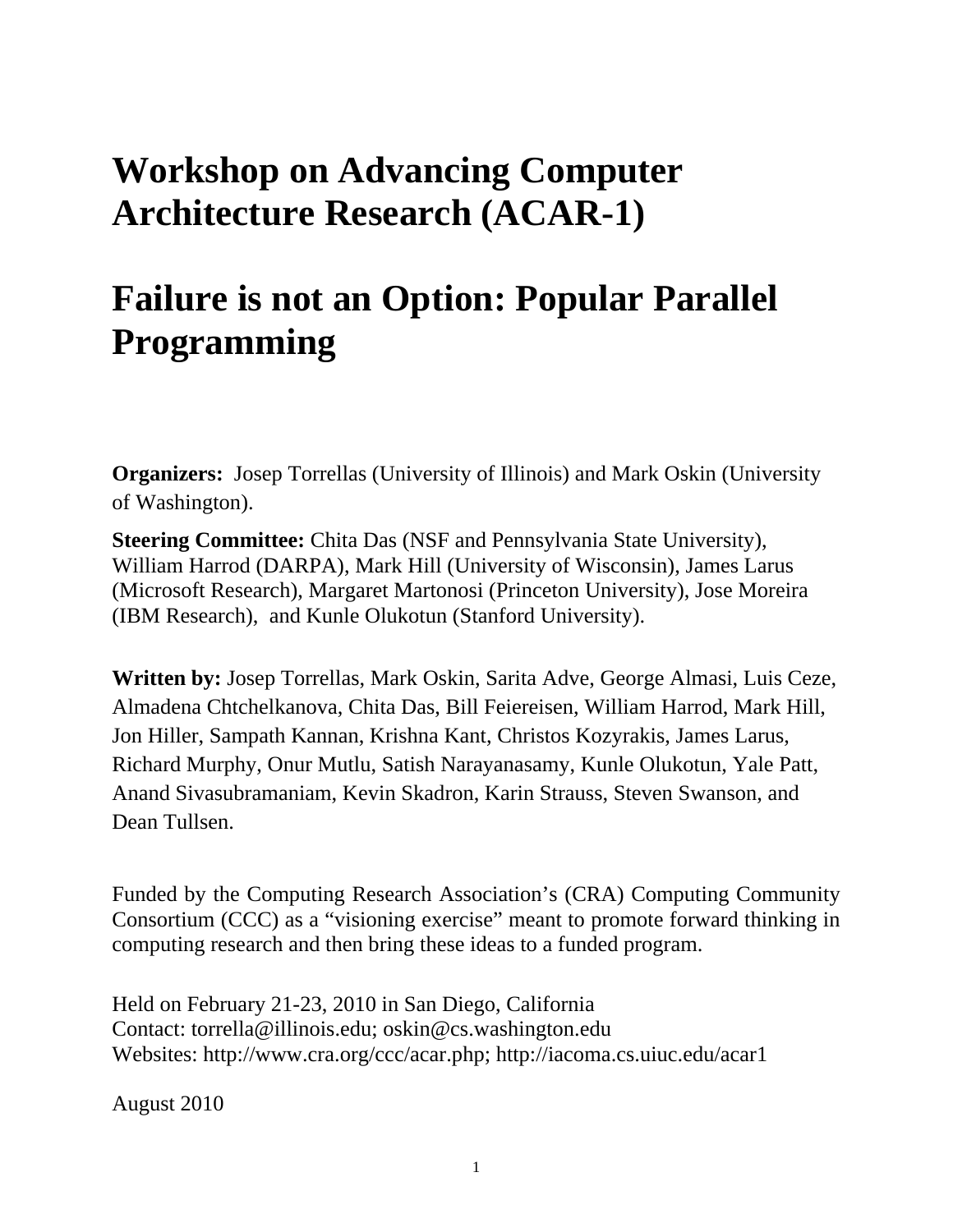## **Contents**

| 1              |              |  |  |
|----------------|--------------|--|--|
| $\mathfrak{D}$ |              |  |  |
|                | 2.1          |  |  |
|                | 2.2          |  |  |
|                | 2.3          |  |  |
|                | 2.4          |  |  |
|                | 2.5          |  |  |
| 3              |              |  |  |
| $\overline{4}$ |              |  |  |
|                | 4.1          |  |  |
|                | 4.1.1        |  |  |
|                | 4.1.2        |  |  |
|                | 4.1.3        |  |  |
|                | 4.1.4        |  |  |
|                | 4.1.5        |  |  |
|                | 4.1.6        |  |  |
|                | 4.1.7        |  |  |
|                | 4.1.8        |  |  |
|                | 4.1.9        |  |  |
|                | 4.2          |  |  |
|                | 4.2.1        |  |  |
|                | 4.2.2        |  |  |
|                | 4.2.3        |  |  |
|                | 4.2.4        |  |  |
|                | 4.2.5        |  |  |
|                | 4.2.6        |  |  |
|                | 4.2.7        |  |  |
|                | 4.2.8        |  |  |
|                | 4.2.9        |  |  |
|                | 4.3          |  |  |
|                | 4.3.1        |  |  |
|                | 4.3.2        |  |  |
|                | 4.3.3        |  |  |
|                | 4.3.4        |  |  |
|                | 4.3.5        |  |  |
|                | 4.3.6        |  |  |
|                | 4.3.7        |  |  |
|                | 4.3.8        |  |  |
|                | 4.3.9        |  |  |
|                | 4.4<br>4.4.1 |  |  |
|                | 4.4.2        |  |  |
|                | 4.4.3        |  |  |
|                | 4.4.4        |  |  |
|                | 4.4.5        |  |  |
|                | 4.4.6        |  |  |
|                | 4.4.7        |  |  |
|                | 4.4.8        |  |  |
|                | 4.4.9        |  |  |
| 5              |              |  |  |
|                | 5.1          |  |  |
|                | 5.2          |  |  |
|                | 5.3          |  |  |
|                | 5.4          |  |  |
|                |              |  |  |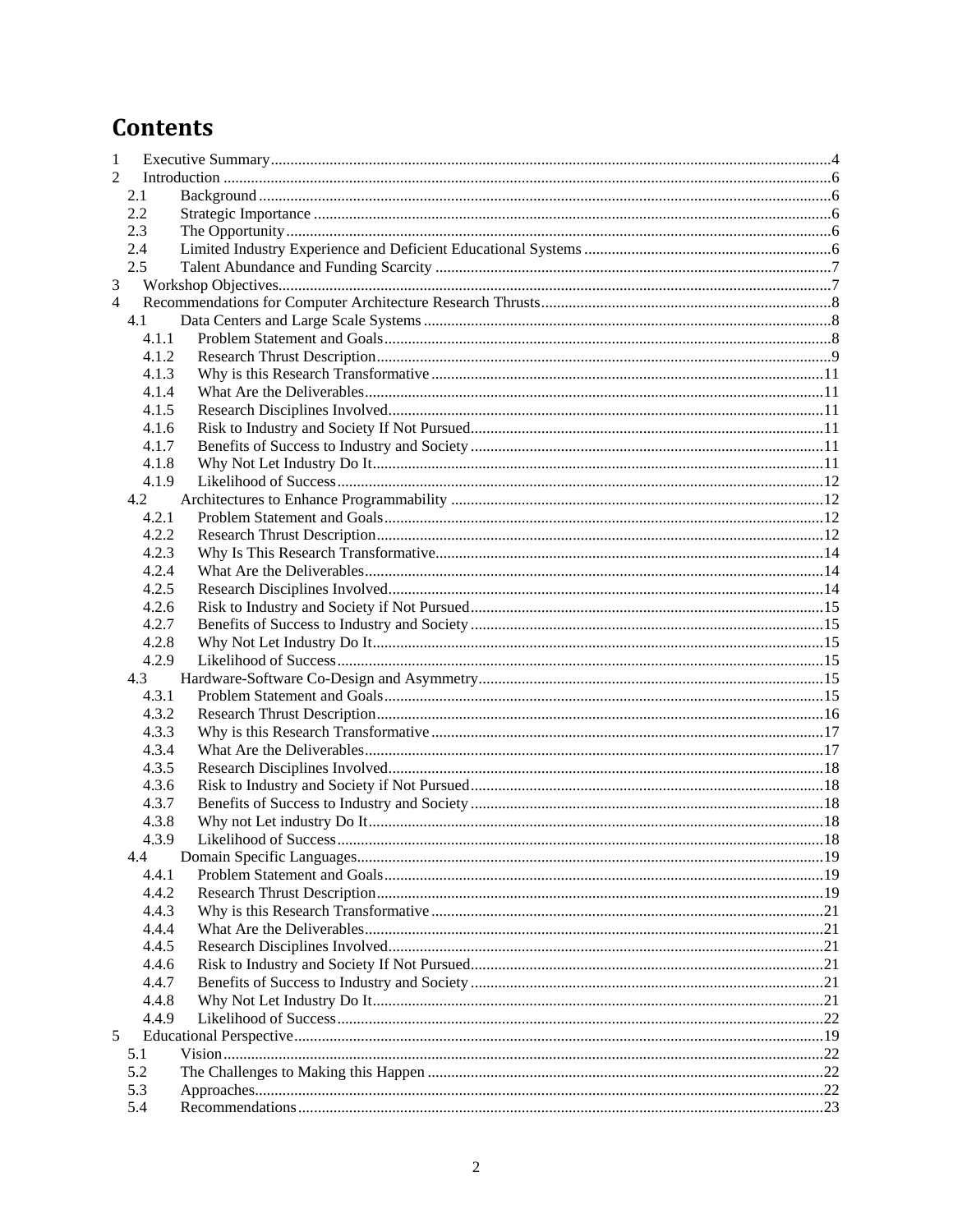| 6  |     |  |
|----|-----|--|
|    | 6.1 |  |
|    | 6.2 |  |
| 7  |     |  |
|    | 7.1 |  |
|    | 7.2 |  |
| 8  |     |  |
| 9  |     |  |
| 10 |     |  |
| 11 |     |  |
| 12 |     |  |
| 13 |     |  |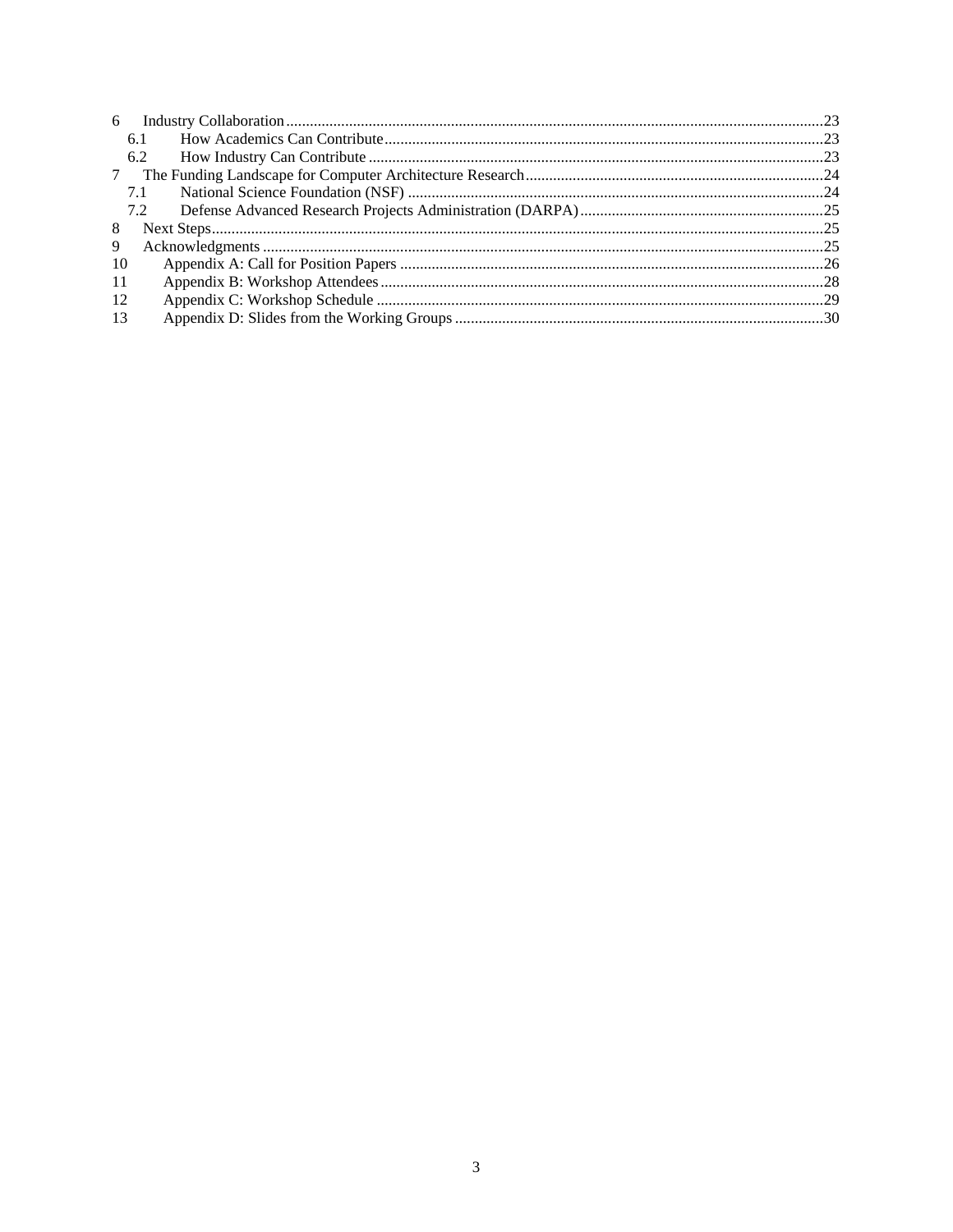#### *1 Executive Summary*

The arrival of the ubiquitous multi-core is a game-changing event for the computing industry. Much of the industry today is relying on parallel processing becoming main-stream --- although most software is still single-threaded and past experience consistently shows that parallelization is a difficult task. For the industry to make progress at historical rates, the next few years will need to witness significant changes in the software and hardware of our computing platforms. In particular, from a computer architecture perspective, multi/many-cores will have to evolve to enable and support high-productivity parallel software development and execution.

This workshop brought together computer architecture researchers from academia, industry, and national laboratories, and program managers from funding agencies to examine how computer architecture can help enable ubiquitous parallel computing. The main goal was to identify the key computer architecture research challenges in devising the programmable parallel computing platforms of years 2020-2025, and to articulate an agenda and roadmap to address these challenges. The resulting research directions had to have broad community support, be key for funding agencies to fund, be forward looking rather than incremental, and lead to a deep understanding of our field.

The attendees identified four main computer architecture research thrusts. They are (1) data centers and large-scale systems, (2) architectures to enhance programmability, (3) hardware-software co-design and asymmetry, and (4) domain specific languages. For each thrust, the report outlines the research efforts recommended.

1. Data centers are emerging as a critical component of our IT infrastructure. In particular, they form the backbone of cloud computing, which will likely provide the utility computing necessary to revolutionize experimental computing techniques. Data centers will be used by billions of cost-conscious users and run applications written by many developers. In this research thrust, our ambitious long-term goals are to reduce the cost of data-center infrastructure to 1 Watt and \$1 per month for the typical user, and to enable individual programs to efficiently scale from a single-node system with tens of users to a full data-center deployment with millions of nodes and billions of users.

2. The continued performance scaling of computer systems now requires extensive software and hardware changes to exploit parallelism. Attaining a high-performance, correct 1000-core chip that is also highly programmable is a major challenge. In this research thrust of architectures for programmability, our long-term goal is three-fold: (1) to ensure that programming for parallel architectures is as easy as it is now for sequential architectures; (2) to maintain Moore's Law for performance --- namely, to double the speed-up every 2 years; and (3) to eliminate concurrency bugs.

3. Specialization of the hardware and system-software layers eliminates inefficiencies and overheads that come with the flexibility of general-purpose systems. It is possible to obtain orders of magnitude improvements in performance, performance per Watt, and performance per dollar. In the past, specialization has usually been limited to a small number of high-volume consumer applications. In this research thrust, we want to develop technologies necessary to deliver "turn-key" specialized computing systems quickly and economically. Specifically, our long-term goal is to design specialized architectures that deliver up to 10,000x speed-up for particular applications for less than \$10,000. The ultimate goal is a fully-automated generation of applicationspecific hardware for each program.

4. Domain specific languages (DSLs) are designed to express a particular class of applications efficiently. In the context of parallel computing, a DSL provides a set of semantics that are expressive and natural for developers of such a class of applications, yet describe the computation at a sufficiently high enough level that it is easy to exploit parallelism. In this research thrust, our long-term goals are to create DSL infrastructure that makes it easy to develop new DSLs, and to attain 5-10 commercially-available DSLs in the next 10-15 years. These DSLs should have widespread use. They should be as successful as SQL for their particular application domains.

To make progress in all of these challenges, our universities must offer a strong educational program in parallel computing. We suggest making low-resistance changes to the curriculum to embed parallel thinking, including augmenting existing courses with simple additions where they make sense. We should work with NSF to impart urgency in the need to teach parallel practices throughout the curriculum.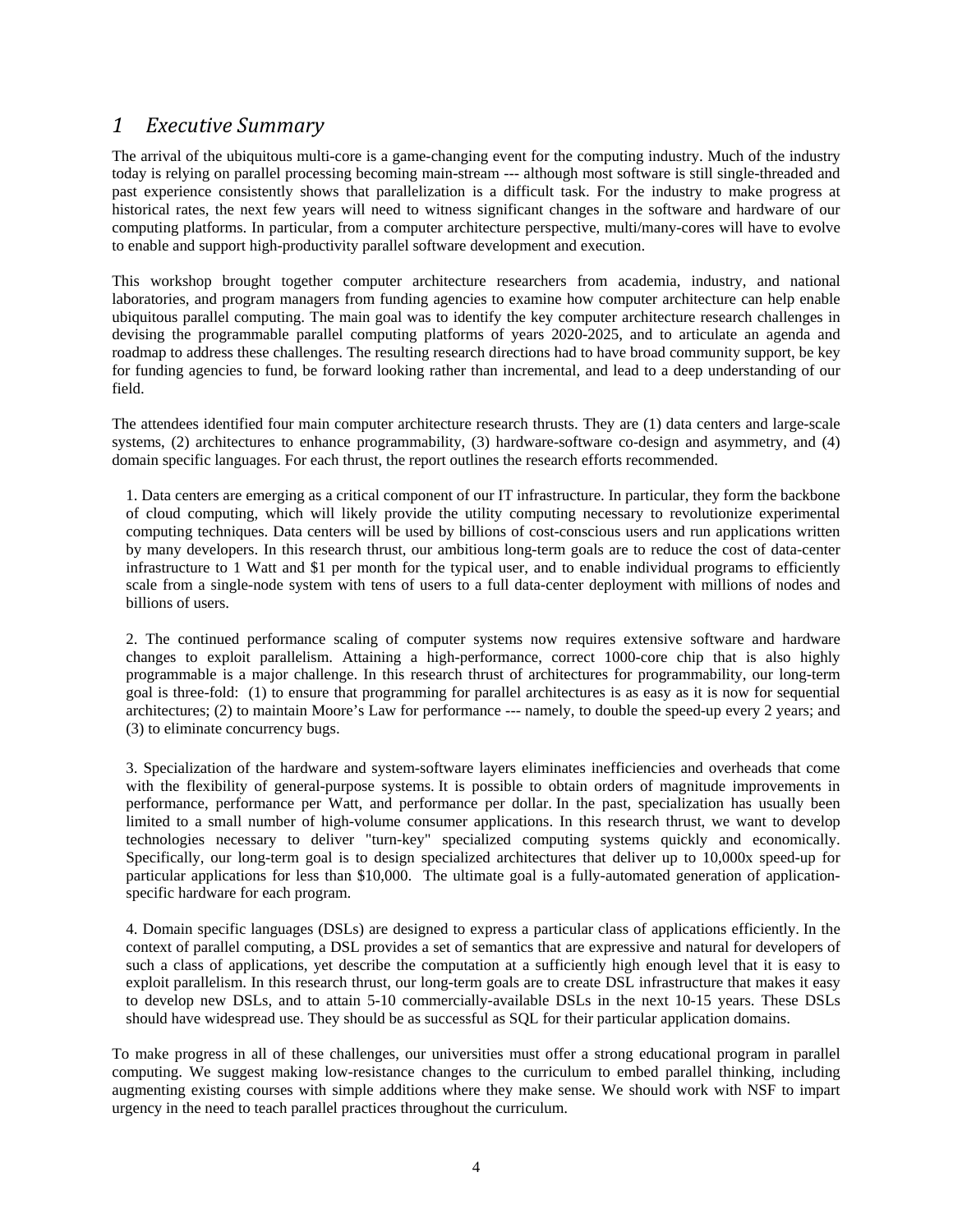It is crucial to initiate a broad discussion between industry and academia on programming models, programming languages, programmer productivity, applications, and the computer architectures to support them all. To make the academia/industry relationship robust, academics should invite industry participants to panels, workshops, and other discussion forums on parallel computing. Academics should also prepare short courses on parallel programming and computing for professionals in industry. Industry, in turn, should provide direction and input into the critical problems it faces, provide access to experimental data, and provide funding for academic research.

Government funding for computer architecture research should be organized along larger, more ambitious projects that cover multiple layers of the computing stack. It should also involve a concerted, complementary effort by multiple funding agencies, focusing on the research thrusts identified here.

The next steps involve working with our professional colleagues to publicize this report among funding agencies, industry, academic circles, and the broad computer science and engineering community.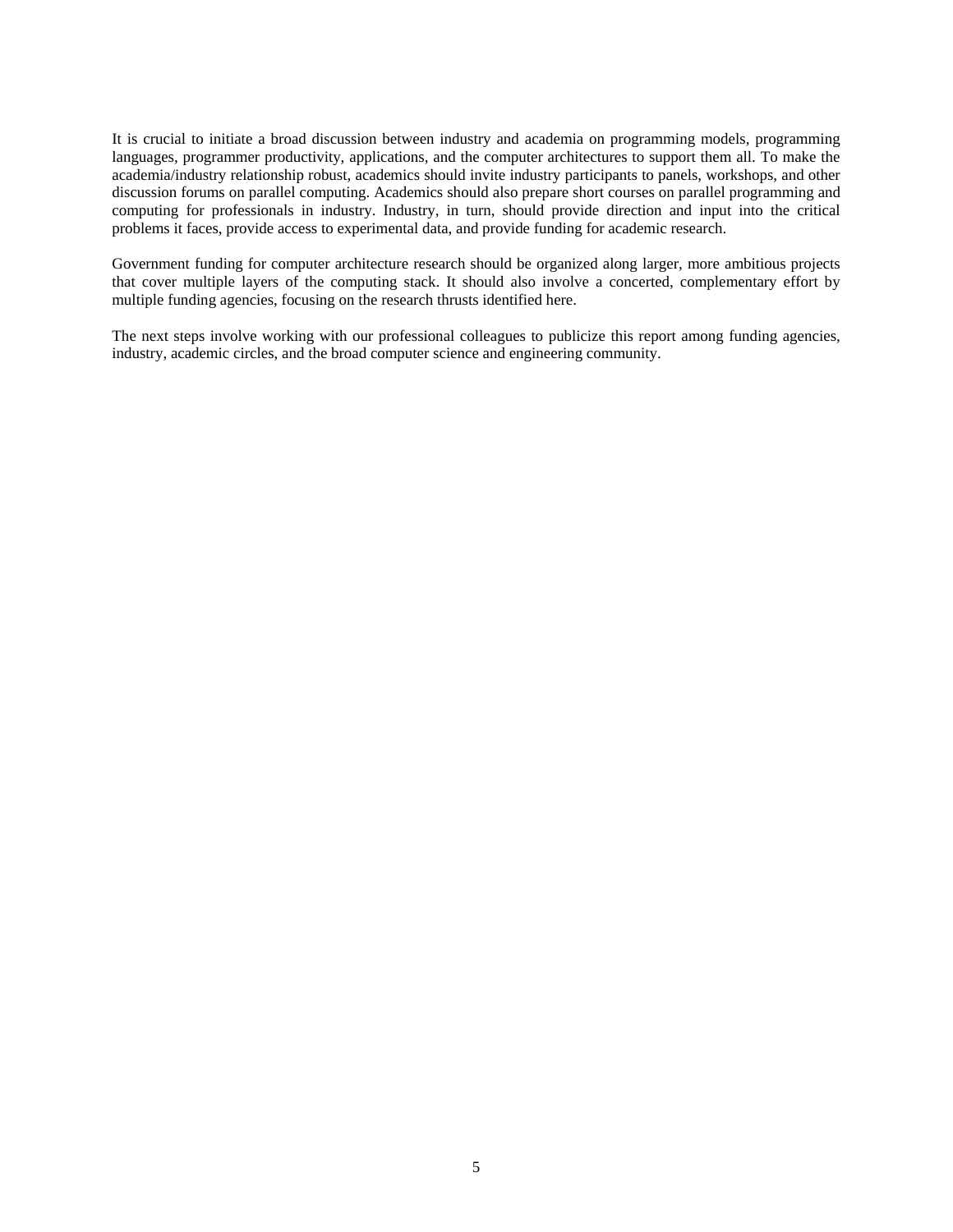### *2 Introduction*

### *2.1 Background*

The arrival of the ubiquitous multi-core has caused an upheaval in the computing industry. Hardware vendors can no longer produce microprocessors that make yesterday's software exponentially faster. Instead, the industry is betting on radical changes in software and hardware for its success. The fate of much of the IT industry rests on the success of main-streaming parallel (or concurrent) computing.

The switch to parallel hardware began, from the consumer's perspective, around 2004. Since then, the number of cores per chip has kept increasing. Similar to the switch from 32 to 64-bit computing, hardware and software changes are uncoordinated. Consumer-oriented computers with eight cores are easily available for less than \$1,000. Yet, just as a vast array of systems still execute 32-bit operating systems on 64-bit capable hardware, most software today remains single-threaded. Those applications that do take advantage of multi-core architectures do so only tepidly --- with limited threads and little hope of scaling to the kind of parallel resources that hardware vendors will be capable of providing in the near future. Against this disappointing background, domain-specific systems such as GPUs, and novel concurrency models such as cloud computing flourish, but they do not use many of the bread-andbutter multi-core designs currently planned.

#### *2.2 Strategic Importance*

The Information Technology (IT) sector has been a leading driver of economic growth in the modern world. As recent downturns have shown, a significant drop in the IT sector has widespread ramifications for all areas of our economy. At the center of the IT growth and innovation is the ability for hardware to provide the core building block of the industry, the processor, in a form that is exponentially more efficient --- either faster or lower power -- each year. Historically, the computing industry has used this exponential efficiency gain to provide the world with ever richer software environments, more powerful portable devices, and faster communication links. Multi-core changes this. These efficiencies are no longer applied to products automatically. Instead, software developers are expected to be an integral component in the exponential efficiency gains we hope to see going forward. It is for this reason that popularizing parallel programming is of strategic importance to the IT industry and nation at large.

### *2.3 The Opportunity*

As with all great challenges, there comes a great opportunity: if software can be successfully adapted to execute on multi-core devices, then new levels of performance and efficiencies can be obtained. If one task can be parallelized across multiple cores, those cores can finish that task sooner or, for the same total execution time, with significantly less energy.

In practice, many applications can deliver new capabilities if one can provide orders of magnitude improvement in performance, performance per unit of power, or performance per unit of cost. This is true in all types of computer systems, from embedded and mobile systems to supercomputers. Examples in the mobile space include speech recognition, language translation, data analysis or situational awareness. For example, these could benefit firefighters, police, doctors, or soldiers in real-time field work. In the desktop, notebook, or workstation space, some examples of applications include video processing, rich user interfaces or virtual reality interfaces, and interactive problem solving and data analysis. As local storage capacities grow, the types of important problems that can be solved in a personal computing environment also grow. For example, the entire human genome fits in approximately 4 GB, allowing a single workstation to perform significant computations. Finally, at data-center or super-computer scale, problems that can benefit from the efficiencies of multi-cores include computational fluid dynamics, drug discovery, simulation and modeling (e.g., weather, geology, and tsunami prediction), data mining, machine learning, and graph analytics.

### *2.4 Limited Industry Experience and Deficient Educational Systems*

The fact that parallel programming has never been widespread in the IT industry complicates the ability to solve this challenge. Parallel programming has traditionally been a niche --- successful in a few important domains such as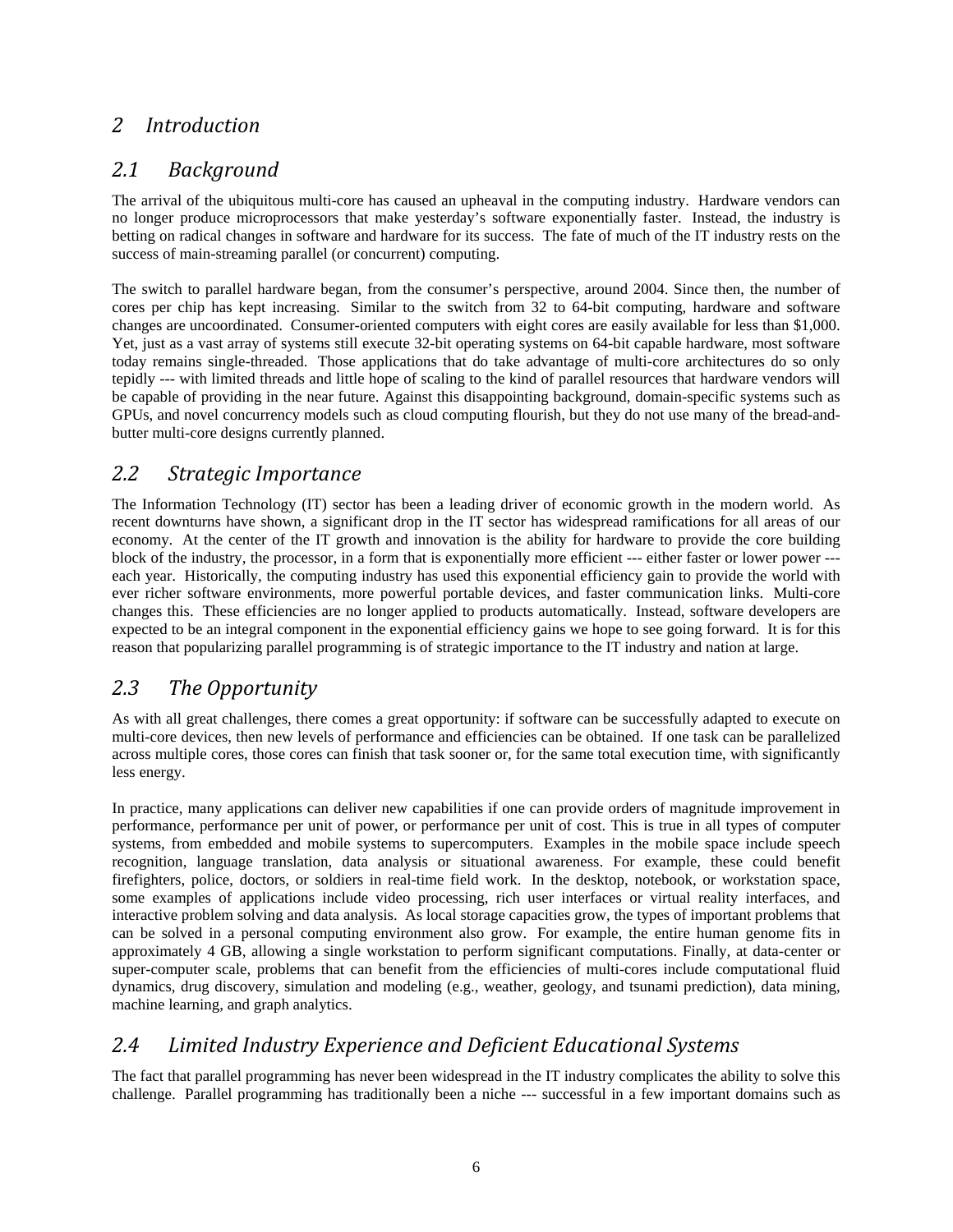scientific computing, graphics computations, and server workloads. There are lessons to be learned from these successes. Specifically, parallel programming is possible with relatively small code bases written by a handful of domain experts (such as in scientific computing); where the interactions between threads are limited (such as in many server workloads); or where the programming model is sequential in nature, with parallelism occurring under the hood (such as in graphics). Unfortunately, these key enablers of a small set of expert programmers, of limited communication, and of sequential abstractions, do not generalize to all applications.

A second, almost chicken-and-egg problem exists with parallel computing. Few university professors are competent to teach concepts in parallel computing. Professors with specialties in machine learning or graphics have expert knowledge in those domains --- not in the craft of parallel computing. For this reason, when they create projects and homework assignments for students in classes on those subjects, there is no expectation that students will design a parallel solution. Hence, our universities do not produce undergraduate computer science majors with much expertise in parallel computing. This means that employers cannot hire the type of engineer they need to build products that successfully utilize multi-core devices.

### *2.5 Talent Abundance and Funding Scarcity*

There is an outdated sense in computer science, and hence in the levers of computer science funding, that computer architecture is a solved problem. The fact that the multi-core was unleashed in 2004 without any software co-design consideration is ample proof that this is not the case. If anything, computer architecture is undergoing a period of profound revolution like when the single-chip microprocessor was invented or the von-Neumann model itself was conceived. Far from being a solved problem, computer architecture stands at an inflection point. With the right talent, funding, and will, it is a field poised to bring about lasting revolutionary changes to the hardware/software interface.

Of the necessary ingredients for progress, the talent component is abundant: the last five years have seen a great increase in the number of new faculty members who are actively doing research in computer architecture. Our community now includes a large number of assistant professors, many of them overflowing with new ideas and plans. The funding component is lacking. Specifically, the general trend in the last few years at NSF has been only very modest funding increases (or perhaps no increases) for computer architecture, and the large majority of funded projects are small and very modest in ambition. DARPA has recently started an initiative on Extreme Scale computing, but its size is small. DOE focuses its limited efforts in computer architecture on Petascale/Exascale systems, which relate to a relatively small fraction of our community. Finally, other funding agencies have little interest in funding computer architecture research.

Against this backdrop, industry (e.g., Intel and Microsoft) has funded centers that focus on the whole computing stack for parallelism. This is a measure of the importance of the problem and the perceived lack of support from the funding agencies. In reality, solving the challenges facing the IT industry will likely need placing funding bets on as many researchers and worthy topics as possible.

### *3 Workshop Objectives*

The Computing Research Association's (CRA) Computing Community Consortium (CCC) convened a workshop of computer architecture researchers and funding agencies to address the challenge of attaining popular parallel programming. The goal of the workshop was two-fold:

1. Articulate an agenda and roadmap for computer architecture research to devise the programmable parallel computing platforms of years 2020-2025. The recommended research directions must meet the following tests: (a) have broad community support as (some of) the most important research questions to address; (b) be key for academic researchers to explore and national agencies to fund; (c) lead to significant changes in and/or deep understanding of our field; (d) be forward looking and not incremental extensions of the status quo; (d) be critical to solve for the health of our IT industry.

2. Create excitement within the computer architecture community and help build new bridges and collaborations.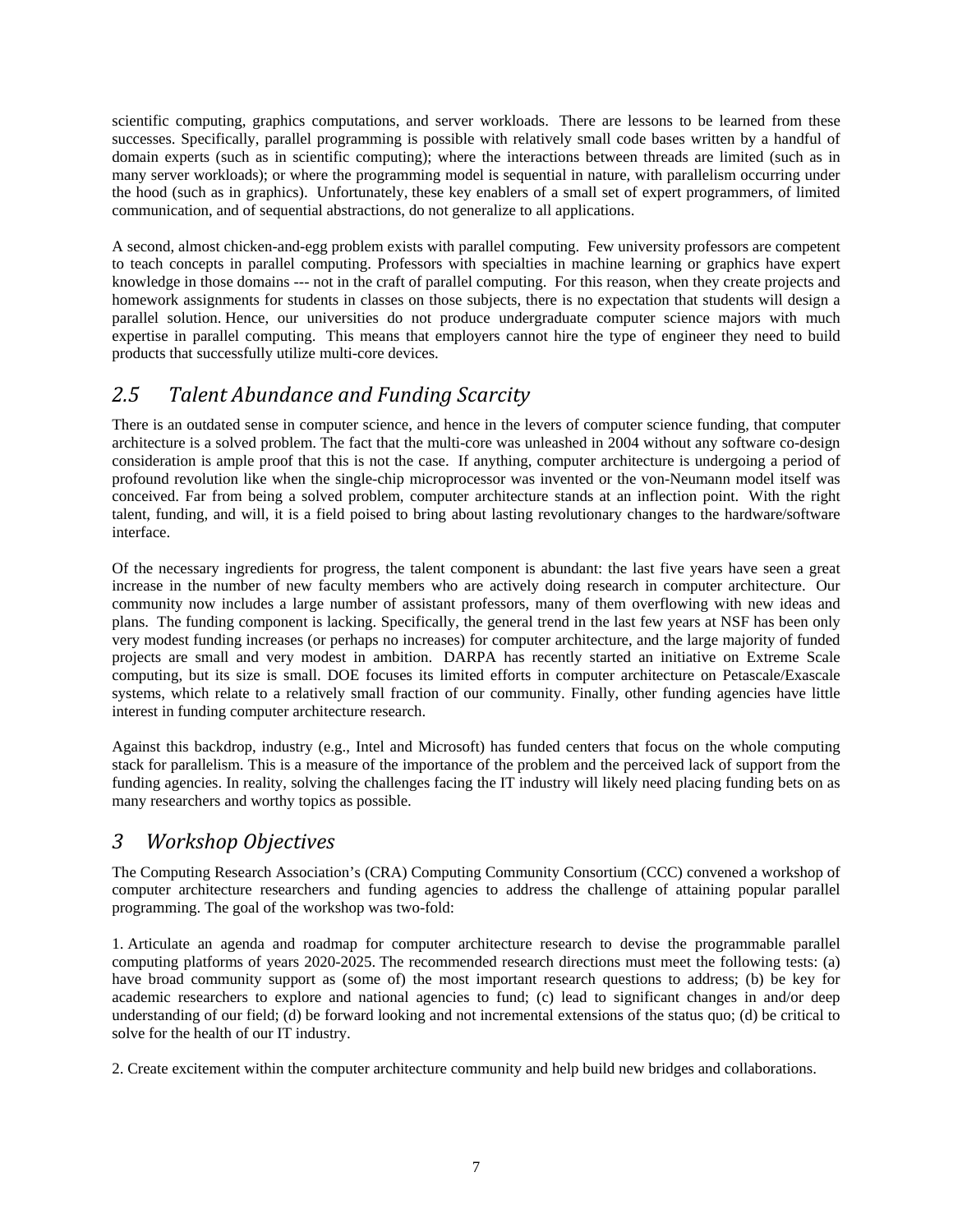The workshop had to be inclusive of enough voices in the research community that the results are legitimately viewed as coming from the community, speaking with a unified voice. Moreover, the workshop should include as many junior researchers in our community as possible to ensure continuous leadership.

A call for position papers was issued and publicized widely. Appendix A shows the Call for Position Papers. The coorganizers and the Steering Committee selected a total of 16 position papers among them. The workshop took place on February 21-23, 2010 in San Diego, California, and 25 individuals attended. Appendix B lists the attendees and Appendix C shows the schedule of the workshop. The workshop had keynotes from George Almasi (IBM Research) and James Larus (Microsoft Research). It also had a panel of funding agency directors chaired by Sampath Kannan (NSF). In the morning of the first day, the authors of the selected position papers presented them. The rest of the workshop consisted of breakout sessions (where the attendees broke into small working groups) and plenary sessions (where the findings of the groups were presented and critiqued).

The workshop converged into and fleshed out four research thrusts, namely (1) data centers and large scale systems, (2) architectures to enhance programmability, (3) hardware-software co-design and asymmetry, and (4) domain specific languages. In addition, there were discussions on educational issues, industry collaboration, and funding collaboration.

The rest of this report documents the findings. Appendix D shows the slides of the working groups, on which this report is based.

#### *4 Recommendations for Computer Architecture Research Thrusts*

We identify four key computer architecture research thrusts. They are (1) data centers and large scale systems, (2) architectures to enhance programmability, (3) hardware-software co-design and asymmetry, and (4) domain specific languages. We present each in turn.

#### *4.1 Data Centers and Large Scale Systems*

### 4.1.1 *Problem Statement and Goals*

Data Centers (DCs) are emerging as a critical component of our IT infrastructure. These large-scale systems provide the computation power and storage necessary for online services ranging from webmail and search, to social networking and customer-relationship management tools. Moreover, DCs form the backbone of cloud computing, which is viewed as the prominent way provide the utility computing necessary to revolutionize experimental techniques for biology, neuroscience, drug discovery, and other scientific disciplines.

DCs are in many ways similar to traditional supercomputers, which support large-scale scientific experiments. Both include tens of thousands of nodes, implement distributed memory and storage schemes, and involve hierarchical networks. However, as both the enterprise and the scientific community strive toward utility computing, a new set of requirements is emerging. DCs will now be used by billions of users, either directly through services like social networks or indirectly through services like bioinformatics. The number of data center application developers will also be significantly higher, including developers of online services and scientists using analytical techniques. Moreover, the vision of utility computing requires low cost, for both capital and operational expenses.

We offer two grand challenges or goals for research in enterprise DCs and next generation supercomputers: (1) Reduce the cost of DC infrastructure to 1 Watt and \$1 per month for the typical user; and (2) Enable individual programs to efficiently scale from a single-node system with tens of users to a full DC deployment with millions of nodes and billions of users.

The first challenge comes from the need for low cost, utility computing. It is an aggressive goal that requires cooperative research in hardware architecture, system software, and resource management. If we put all aspects of our lives and all scientific experiments on DCs using current approaches, we will probably be off by factors of 100x to 1,000x from the goal of 1 Watt and \$1 per month per user.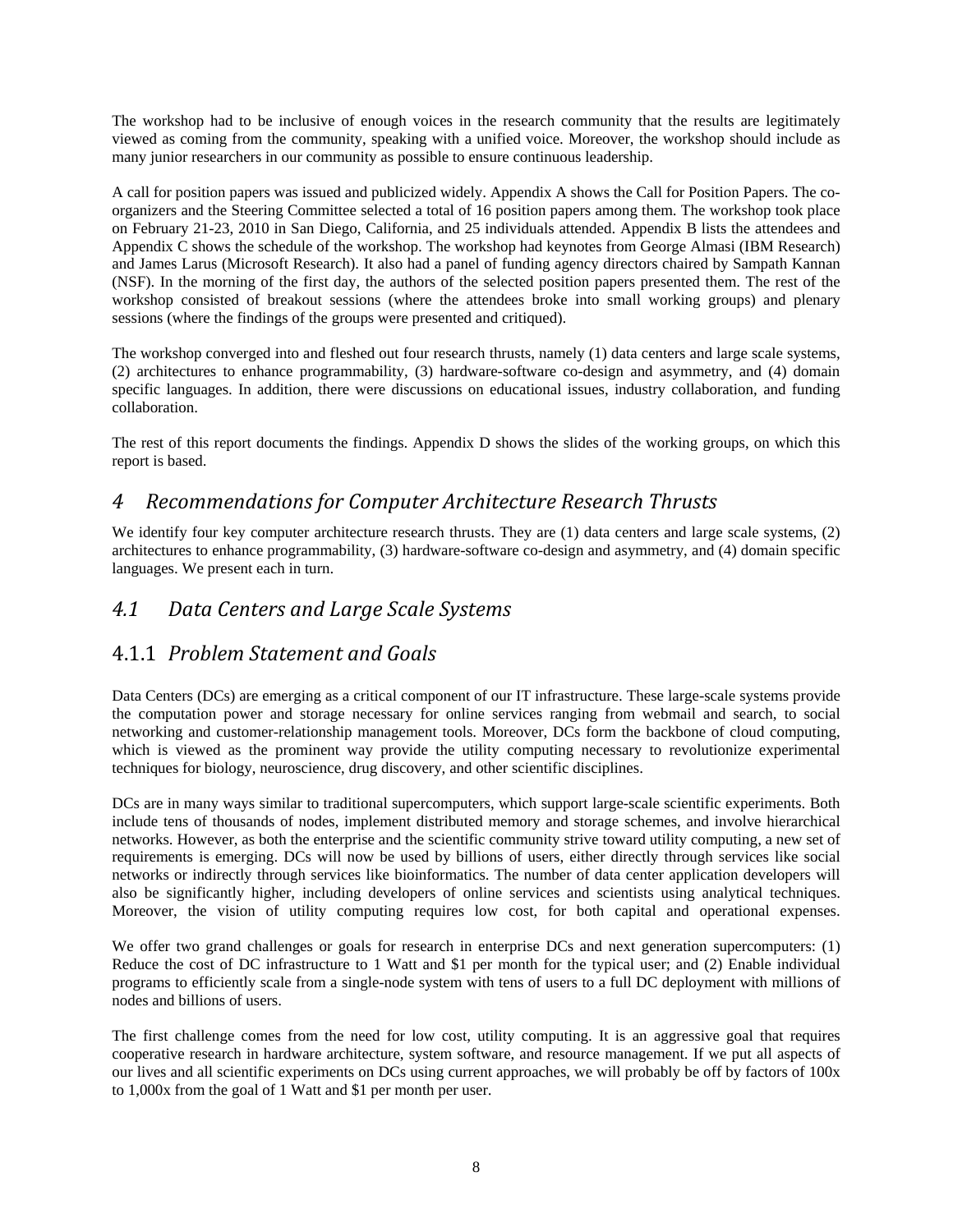The second challenge stems from the need for scalable capabilities and ease-of-use. It requires significant improvements to the hardware infrastructure, programming models, and system software used in DCs.

#### 4.1.2 *Research Thrust Description*

To address these challenges, we propose several research vectors that systematically revisit all aspects of a DC. The key is to view and optimize the DC in the same way we optimize an individual computer, with energy efficiency as the crosscutting theme. The five, interacting research vectors are: (1) Chip architecture --- what new features are needed for chips used in DCs? (2) Node architecture --- what is the most efficient node organization for DCs? (3) Memory and storage --- what are the hardware and software mechanisms for DC-scale memory and storage hierarchies? (4) Operating and runtime systems --- what is the management layer for the whole data center? and (5) Energy-efficient DC design --- a crosscutting theme across all layers.

#### *4.1.2.1 Chip Architecture for Data Centers*

Our vision is to enable many-core chips that are efficient building blocks for DCs. The key research question we aim to answer is how do we design a many-core chip from the ground up to enable a mini supercomputer/DC on a chip?

There are several key topics to research to enable this vision. First, we need to enable mechanisms for flexible onchip resource management. This includes on-chip support for isolation and privacy, to eliminate interference between multiple tasks or virtual machines. It also includes prioritization and partitioning mechanisms to enable flexible allocation of on-chip resources (e.g., cores, caches, interconnects, memory, and bandwidth) among threads or applications. Second, we need to enable mechanisms for flexible scaling down of on-chip and memory resources. This is essential for the scalability and energy proportionality of the data center. It can be attained with flexible modes for energy/performance levels, possibly with configurable or heterogeneous designs, and for different on-chip resources. Third, we need to enable fast messaging and synchronization support for both on- and off-chip communication, as well as mechanisms for safe and efficient remote memory and storage access. Fourth, we need to provide mechanisms for end-to-end monitoring of application performance. This is essential for understanding, tuning, and optimizing applications running on the large-scale system. Fifth, we need to enable efficient execution of dynamic languages. Finally, we need to provide chip-level mechanisms for manageability, reliability, and upgradability to enable easier management of the entire DC. For each of these topics, we need to consider the hardware/software interface, virtualization mechanisms, and practical hardware implementations.

### *4.1.2.2 Node Architecture for Data Centers*

Current DC nodes are a direct evolution of personal computers. As such, they are not optimal for the parameters of large-scale DCs. Therefore, a rethinking of the node is necessary to build an optimal DC.

A number of questions need to be researched to enable efficient node architectures. One is how to compose the chips and memory into a flexible node. The node can be homogeneous with simple cores, homogeneous with complex cores, or heterogeneous with a mix of cores of varying degrees of complexity and energy/performance levels. The node can include accelerators or, instead, acceleration can be performed at the chip level. The memory system and interconnect should be designed to enable trade-offs between throughput and quality of service. Different design choices have implications for the programming languages and the operating and runtime systems of the DC. It is therefore important to investigate the node design in conjunction with the design of such software.

Another key research question is memory and communication system organization at the node level. We need to understand how to organize node-level memory and storage among different chips (e.g., shared or partitioned). We also need to research what are the best mechanisms to enable efficient sharing and resource management. Most existing systems solely use commodity DRAM, which has high idle power consumption. The role of solid state disks and emerging non-volatile technologies need to be researched to enable large improvements in energy efficiency. It is also important to re-think the communication substrate at the node level to enable efficient and highbandwidth communication and synchronization. An important avenue of investigation is using new technologies for communication, such as photonics.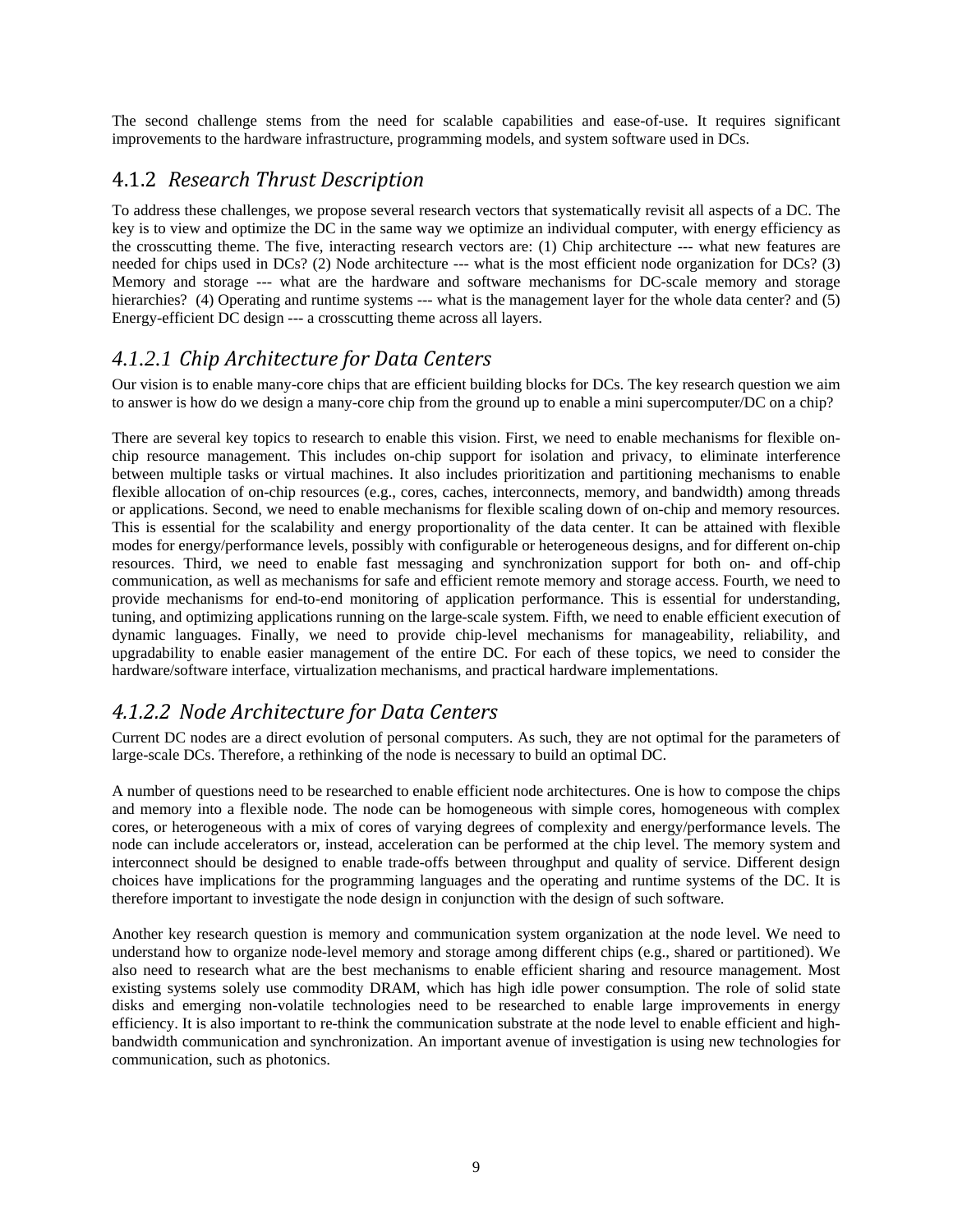### *4.1.2.3 Memory and Storage Hierarchy*

The memory and storage hierarchy for DCs must provide software developers with fast, high-bandwidth access to peta-bytes of data, hiding its distributed implementation nature and all its consequences (i.e., latency and bandwidth bottlenecks, synchronization, and consistency issues).

There are several key topics to research to enable this vision, including hardware and software issues at the node and global level. To reduce latency, a significant percentage of DC services store data in DRAM. This creates a need to revisit the balance of processing and memory within each node. Current and new solid-state memory technologies must also be utilized to alleviate the challenges due to the cost or volatility of DRAM. At the system level, we need to consider locality optimizations that will hide latency. Depending on the application characteristics, DC-level prefetching and caching mechanisms may be possible. Alternatively, we can employ runtime techniques that move computation to data. In any case, locality optimizations must interact well with isolation, availability, and energy management considerations.

#### *4.1.2.4 Operating and Runtime Systems*

The operating and runtime systems of the DC play a critical role in managing the distributed resources to ensure the right provisioning to the right activity at the right time. This software stack has to necessarily scale to thousands of nodes, handling multiple levels of parallelism --- from tightly knit cores on a chip to multiple sockets in a node and to the hundreds of nodes connected by a loosely coupled network --- and ensuring that the computational, communication and storage resources are allocated to meet the different needs. These needs include (1) response time and/or throughput requirements of the applications, (2) availability requirements (e.g., five 9's of availability), (3) security and privacy assurances to insulate the set of running applications, and (4) compliance for regulation and auditability.

There are several dimensions to the research that is needed for the development of this software stack, namely scalability, end-to-end monitoring, and multi-tenancy. Scalability is of paramount concern to accommodate millions of nodes under performance, availability and power vagaries. The assumptions about parallelism possible at a node level do not hold under the loosely-coupled distributed environment of a DC, mandating dynamic adaptation to errors, performance, and resource availability.

To build a software stack that makes dynamic adaptation decisions, we need end-to-end monitoring of resource usage, performance, and availability. The software stack should also accommodate graceful degradation and scaledown based on resource availability.

Finally, multi-tenancy is an inherent feature of these systems, and accommodating the different applications and users temporally and spatially mandates extensive support for isolation from the performance, security and failure perspectives. This not just a software problem, but includes the entire stack from the silicon to the runtime system.

### *4.1.2.5 EnergyEfficient Data Center Design*

Energy efficiency is a crosscutting theme across all the layers of a DC. By optimizing hardware and software within and across nodes, we can improve energy efficiency in terms of requests/sec/Watt by a factor of 100—1,000x or more over what conventional technology scaling can provide. The research highlighted above applied to commodity chips for compute, memory, and storage can improve energy efficiency by at least a factor of 10--100x. The improvements come from optimizing the balance and organization of chips in the system, the type of chip used for each task, and how tasks are moved close to data or vice versa. They also come from static and dynamic compilation techniques that reduce the software bloat of online services, which directly contributes to energy overheads. If we use chips optimized for data centers, we can expect another factor of 10--100x in energy efficiency. These improvements stem primarily from eliminating the overhead of complex software protocols for messaging, remote access, or isolation, reducing the overhead of checks for dynamic languages, and providing lower-power active modes for storage and network components that can be exploited by the runtime to achieve energy proportionality.

Energy proportionality is important in order to avoid waste during periods of low utilization. The active portion of the DC should be scaled down to match the lower utilization. While such scale-down approaches are already popular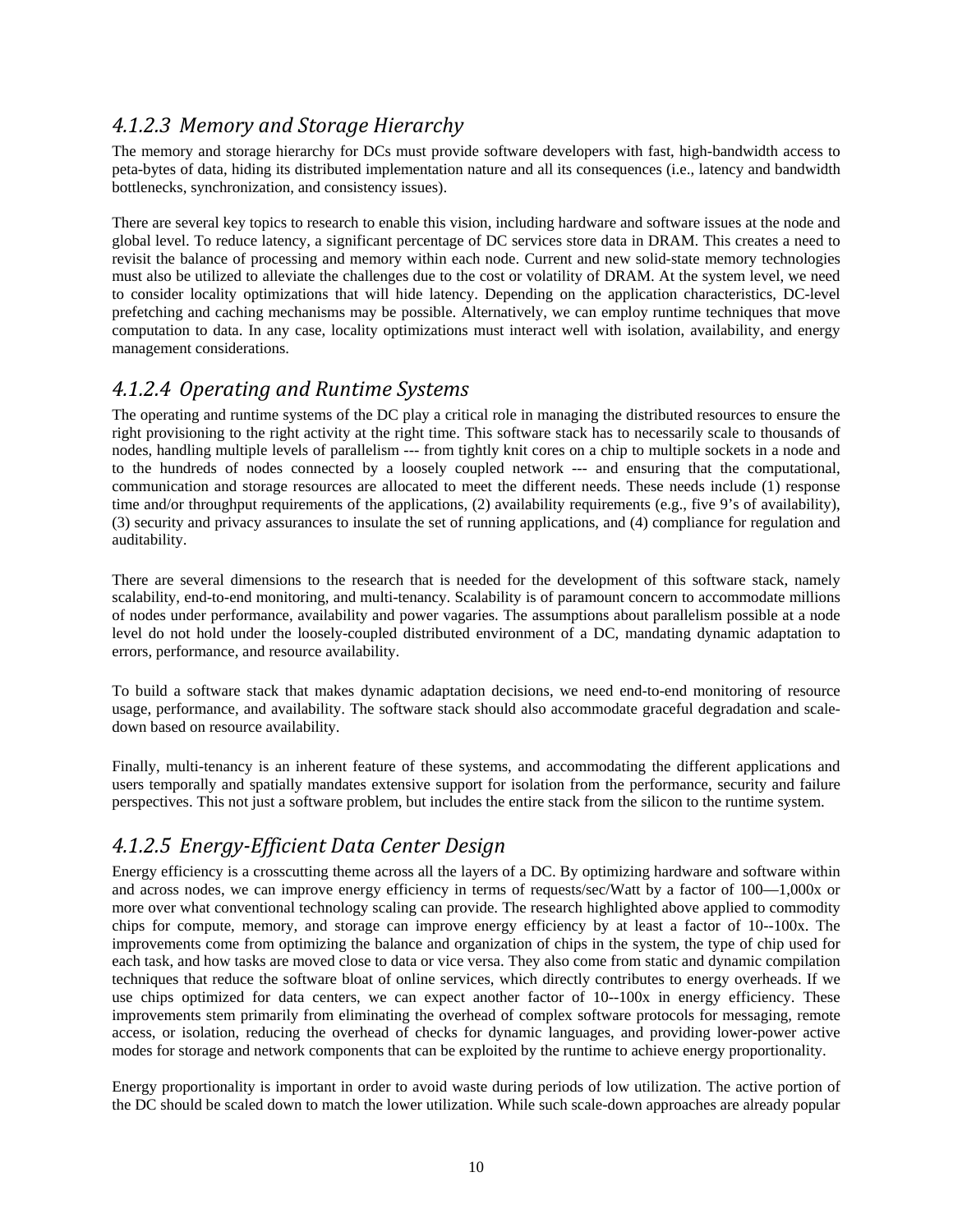for stateless computations, they are currently impossible for most services because each node stores gigabytes to terabytes of state. To achieve state-aware scale-down, we need new low-power active modes for all DC resources (including on-chip resources, chips, and memory/storage resources) and runtime techniques that can manage scaledown without compromising quality of service or availability.

Beyond energy efficiency, environmental sustainability is also a noteworthy goal for DCs. Current DC hardware is replaced every three years. We should build data center chips and memory/storage systems such that the hardware continues to be useful for a long time --- even in the presence of high failure and wear-out rates. We should (re)use materials that are environmentally friendly.

### 4.1.3 *Why is this Research Transformative*

Application requirements are growing at a very rapid pace, both in terms of problem scale and resolution. Evolutionary technology scaling is woefully inadequate to meet these requirements, since (1) voltages are not likely to be reduced much further, (2) as a result, it is no longer possible to power all the transistors on the chip, and (3) wires and interconnect do not scale with feature size reduction. Instead, these requirements can only be met with disruptive innovations at all levels of hardware and software. The research proposed here will enable DCs and supercomputers that are 1,000x more energy efficient and higher performance than what is possible with evolutionary technology scaling and known energy-efficient design techniques. This will enable new applications that require major improvements in energy efficiency and compute power.

The growing size of DCs introduces several new challenges related to large scale infrastructure management and operational costs associated with power delivery and distribution systems, cooling, space, and asset management. Only innovative architectural solutions can help address these issues, reducing power consumption and real estate footprint, doing more with less, and extending the lifetime of the infrastructure. In addition, integrated management at all levels can significantly lower the management and administration costs of DCs, enhance their availability and lower the bar on enabling widespread usage across a diverse user base.

#### 4.1.4 *What Are the Deliverables*

The deliverables are DCs and supercomputers that, for the same level of performance, are 1,000x more energy efficient than what evolutionary technology scaling can provide, measured in requests/sec/Watt.

#### 4.1.5 *Research Disciplines Involved*

The research proposed requires comprehensive, whole-system research. It includes the areas of computer architecture (chip design, platform architecture, and memory and storage systems), systems software, parallel programming, and new technologies.

#### 4.1.6 *Risk to Industry and Society If Not Pursued*

The inability to solve the more complex and larger problems that are critical to the well-being of mankind --- such drug discovery and climate change adaptation --- will have a large negative impact on society. Even if one could solve larger problems by relying on evolutionary technology scaling, it will not be a cost-effective and scalable option, since the cost will increase significantly faster than economically desirable.

#### 4.1.7 *Benefits of Success to Industry and Society*

The well-being of mankind critically depends on being able to solve key problems in the medical and physical sciences. The research proposed, by delivering more cost-effective DCs and supercomputers, can help us solve these problems.

#### 4.1.8 *Why Not Let Industry Do It*

Industry is typically bound by concerns for backward compatibility. To make faster progress, we need research that breaks backward compatibility barriers and is not bound by possible short-term product concerns. Even if industry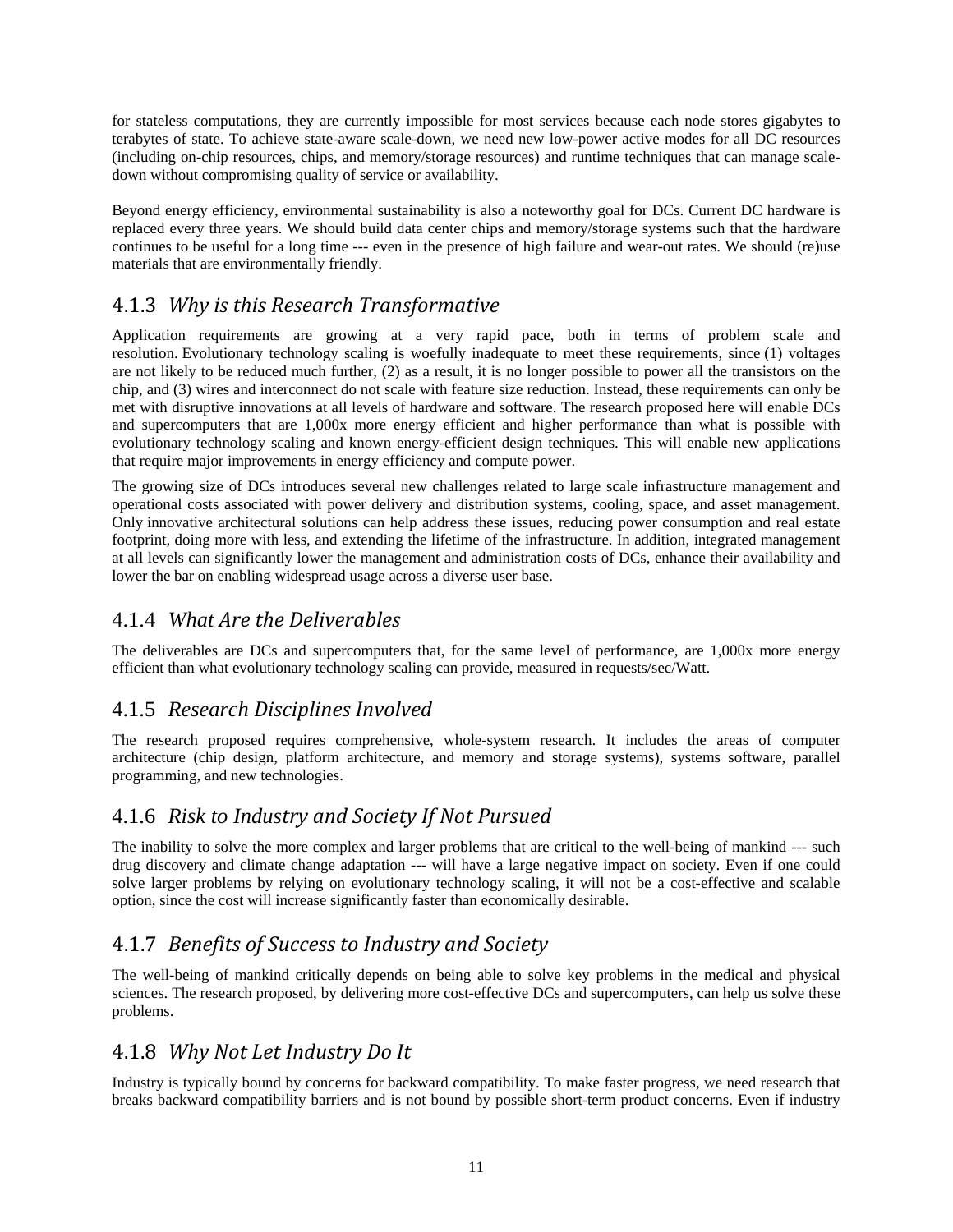performed some of this research internally, it might not make it available widely outside its organization. This would have a limiting effect on the advancement of science and technology.

#### 4.1.9 *Likelihood of Success*

The proposed vision is very ambitious and requires advances in many areas, including chip design, platform architecture, memory and storage systems, systems software, parallel programming, and new technologies. We are confident that there will be rapid progress in all of these areas. We also hope that there will be breakthroughs in device technologies and materials that will significantly reduce energy consumption and will prove to be useful building blocks. Fortunately, the community is highly aware of the need to improve the energy efficiency of IT components.

### *4.2 Architectures to Enhance Programmability*

#### 4.2.1 *Problem Statement and Goals*

Historically, the computer industry has delivered sustained performance increases without asking programmers for significant software changes. However, continued performance scaling now requires extensive software and hardware changes to exploit parallelism. It is now much harder to get programmability, performance and correctness. This research thrust addresses the challenge of attaining a highly-programmable, high-performance, and correct 1000-core chip. Our long-term, ambitious goals are: (1) to ensure that programming for parallel architectures is as easy as it is now for sequential architectures; (2) to maintain Moore's Law for performance --- namely, to double the speedup every 2 years; and (3) to eliminate concurrency bugs.

### 4.2.2 *Research Thrust Description*

We have identified the following research vectors: programming model, correctness, introspection, scalable memory, and communication fabric, and resource management. We now detail them.

### *4.2.2.1 Programming Model*

The von Neumann programming model supports advances of sequential computer architectures and programming languages. No such consensus facilitates progress for parallel architectures and languages. Instead, many current architectures and languages more or less expose multiple von Neumann processors, which burdens programmers and constrains architects.

Our vision of future parallel computers is that we should co-evolve programming models and architectures to facilitate the rapid development of correct, high-performance programs, i.e., enhance "programmability." The long term challenge is to determine the best ways to abstract locality, communication, and coordination so that programmers understand the "big picture" without being unduly burdened by details. We must co-develop several programming models and architectures as either an end or as a means to a possible consensus on "the" programming model for parallel architectures.

We should start by developing architectures for existing programming models --- data parallel, task parallel, functional, and sequential --- and co-evolving them. In particular, we should look for methods to express locality, communication (e.g., producer-consumer or pipelined), and coordination. We should ask how language restrictions (data-race-free, memory safety, and language features to be developed) can simplify hardware, improve performance, and reduce power. We should work with colleagues to develop new programming models and their corresponding architectures. We should study how to model hardware asymmetries (e.g., CPU vs. GPU). We should explore the role of explicit and implicit speculation. We should facilitate systems that allow the rapid development of correct programs and then enable a successive refinement of performance and resource use.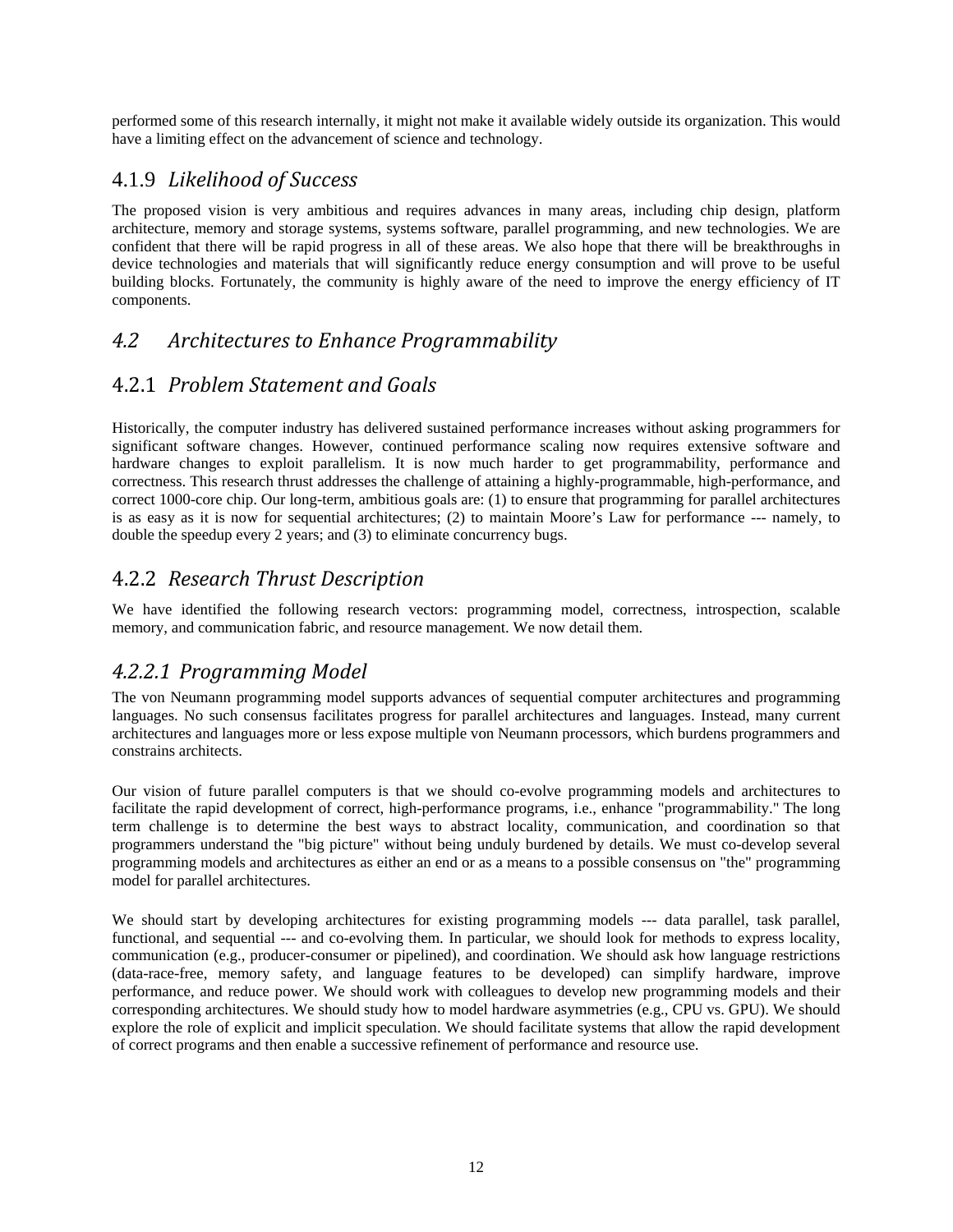#### *4.2.2.2 Correctness*

Correctness should be treated as a first class citizen. Radical advances in architectures and programming models are required to increase the chance of having a correct program execution.

One of the grand challenges is to design a computer system where concurrency bugs do not affect correctness. One possible approach to achieve this can be a programming model and a runtime system that guarantee sequential semantics to a parallel program execution without sacrificing efficiency. Is non-determinism essential for performance? In addition, the same techniques that address software correctness can be used to ensure hardware correctness in spite of hardware design bugs, transient and hard faults.

In the near term, we should develop a wide range of software correctness checkers, debugging and testing tools. Idle cores could be used to improve the efficiency of these tools. Beyond support for a few watch-point registers, modern processors provide little to no support for testing and debugging tools. Advances in hardware primitives (e.g., bloom filters and hashes) could significantly help us develop efficient tools, and perhaps allow us to efficiently check the correctness of production runs. We should promote inter-disciplinary research that brings in ideas from various domains such as machine learning to help build efficient correctness checkers that leverage those hardware primitives. Such efficient correctness checkers could help us proactively stop the program on a bug or even skip incorrect parts of an execution.

#### *4.2.2.3 Introspection*

Given the complexity and programmability challenges of future systems, we should develop introspection mechanisms to enable continuous adaptation for performance, correct behavior, and energy efficiency in future systems. We envision a scenario where the hardware provides a set of detailed, precise and pervasive data collection mechanisms at a low cost. The information collected by these mechanisms will percolate up to the right levels of the system stack for automatic adaptation, fault management, and analysis. To support this vision, we need two main research avenues: (1) designing the mechanisms and their interface; and (2) using them to dynamically adapt system behavior.

The longer term goals of this research are to develop flexible and efficient ways to collect information about system behavior, from low-level architectural events to higher-level algorithmic events. The longer term goals also include how to use this information for performance, reliability, and energy efficiency. Interesting avenues of exploration here include support for machine learning to digest all of the information collected from the lower levels, and support for efficient online analysis of real-time information.

The shorter-term goals involve understanding the design space of introspection support and start exploring it. For example: When should collection be turned on/off? How is the information communicated up to the runtime system? How does the runtime system inform the hardware mechanisms of higher-level application properties for more targeted event collection? What information do we need to collect to allow the system to be constantly aware of what resource is in the critical path? What is the best way to visualize that information to understand complex systems?

### *4.2.2.4 Scalable Memory and Communication Fabric*

We envision a highly-scalable memory and communication fabric for a 1000-core chip that provides performance, scalability, power efficiency, and flexibility. The memory and communication fabric is likely to be the bottleneck in many of the parallel applications in the time frame considered.

The long term research topic in this area is the design of the memory hierarchy and interconnection network for a 1000-core chip, including the cache coherence protocol, memory consistency issues, synchronization, and the support for task management. Such a design should provide high performance, be scalable to a 1000 cores, be power efficient in its operation, and provide flexibility to adapt the hardware to the actual needs of the programmer or application. Adaptation is challenging because there are different types of programmers, such as the one for whom safety is paramount, the one who wants high performance, and the expert one who needs no safety nets. The first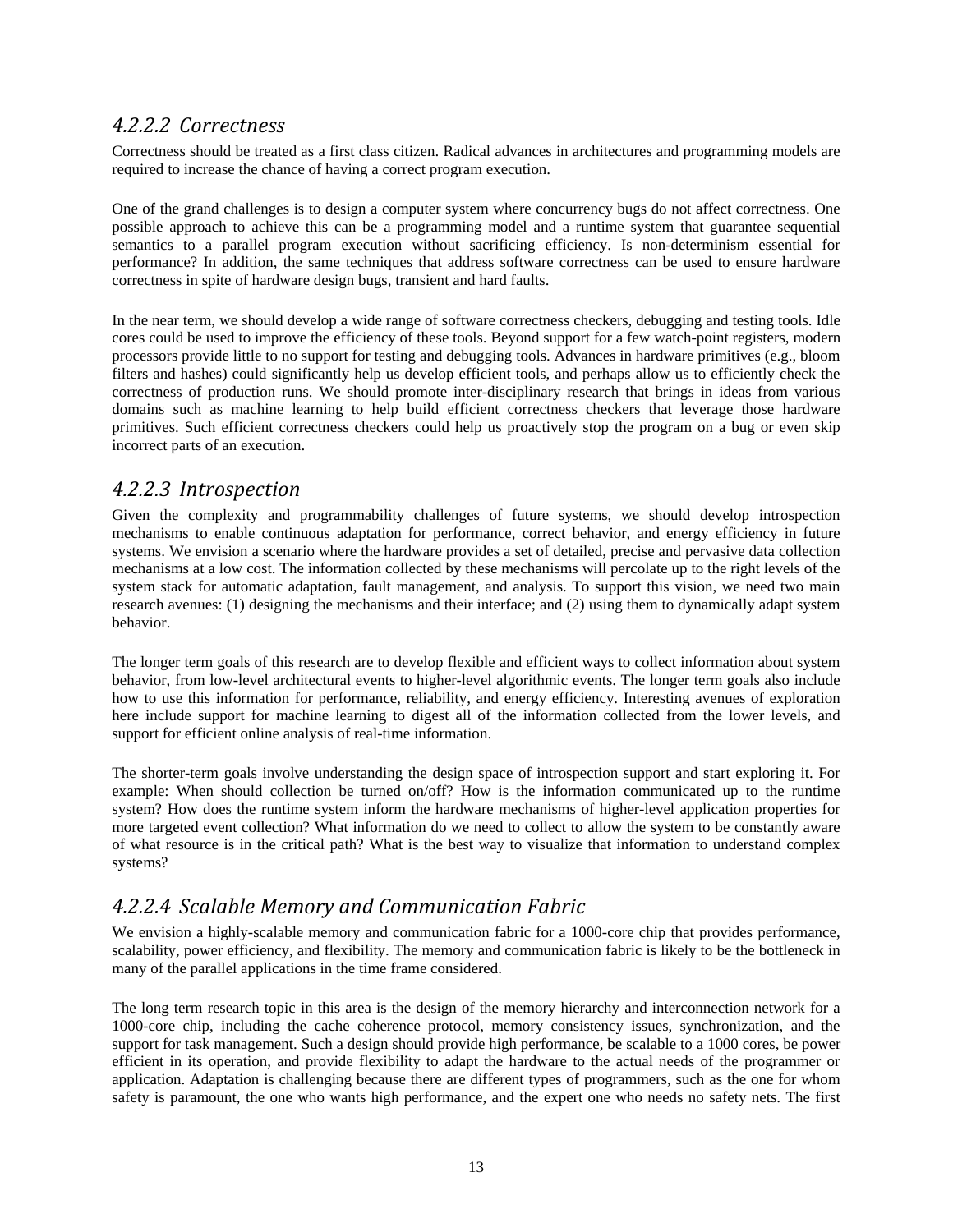type of programmer --- which may include beginner programmers or those coding for mission-critical operations -- may require full cache-coherence support, a conservative memory consistency model, and various debugging checks turned on. The second one may relax some of these issues. The final one may want a completely programmermanaged data coherence, a relaxed memory consistency model, and no debugging checks.

There are several topics to be covered on our way to that vision. One of them is an analysis of the real needs of the different types of programmers. Another one is a re-structuring of the memory hierarchy and communication fabric where a program only pays the performance overhead and the power consumption of the resources that it uses. This "pay only what you use" approach requires lean structures for the memory hierarchy and network. Finally, the memory hierarchy and network should be designed for energy proportionality.

#### *4.2.2.5 Resource Management*

Compared to existing systems, emerging systems will contain far more resources, more tunable and adaptable resources, increased heterogeneity, and the potential for far more inter-application interaction. Expecting naïve users to manage these aspects is unworkable, and involving the programmer heavily in them only increases the difficulty of parallel programming. However, the programmer should be able to express goals (e.g., performance or energy efficiency) and access primitives that allow him/her to reach those goals. We should strive to provide highly flexible and informed management and allocation of resources, including the ability to provide for the isolation of software and hardware components for programmability, correctness and performance.

We should create architectural designs that attain composable performance and power in a highly multiprogrammed environment. We need to be able to sandbox programs from other running programs --- the programmer should continue to be able to code as if her program is the only one running on the hardware. This also involves isolating communication between threads in the same program and across programs. Architectural support is critical to these goals; it increases the security of the system and enables the enforcement of quality of service even on commodity systems.

We need to rethink virtual memory and protection in the era of ubiquitous concurrent systems. Moreover, systems software and runtime system need significantly-enhanced communication with hardware and software monitors, managing the global environment in a heterogeneous system, for potentially diverse performance, reliability, and energy goals.

### 4.2.3 *Why Is This Research Transformative*

Society and large segments of our national economy have come to depend on substantial, continuous increase in performance with each microprocessor generation. We have managed to maintain this scaling for nearly four decades, doubling performance every 2 years. By significantly lowering the barrier to effective and productive parallel programming, this research will enable the rapid generation of new parallel software. This will allow computing to continue on the performance scaling path by harnessing available hardware parallelism.

### 4.2.4 *What Are the Deliverables*

The deliverables are architectural concepts and programming models to attain highly-programmable, highperformance, and correct 1000-core chips.

### 4.2.5 *Research Disciplines Involved*

Addressing the parallel programming problem is a multi-disciplinary challenge. It requires significant advances in computer architecture as well as other fields, including programming languages, compilers and operating systems. This is a unique opportunity for tight collaboration across several computer science disciplines. Computer architects will bring research innovation in execution cores, memory hierarchies and communication fabrics. Programming language research will be instrumental in developing the programming models. Compiler research will be necessary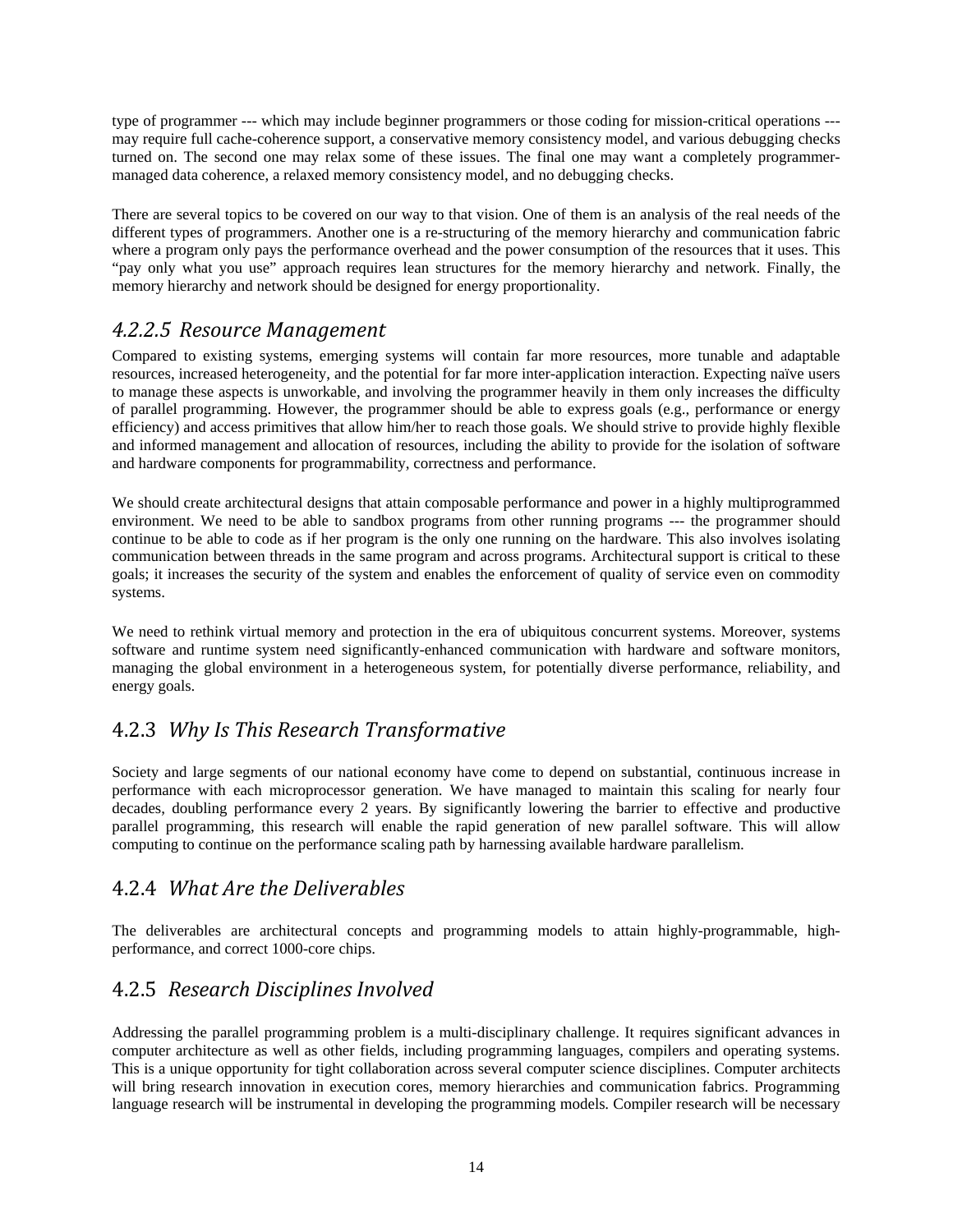to map the language features to the novel hardware mechanisms developed. Finally, operating system research will need to keep up with the scale of hardware, as well as virtualize and manage the new hardware resources developed to support better programmability.

#### 4.2.6 *Risk to Industry and Society if Not Pursued*

Users in education, science, government, industry and commerce have come to depend on the repeated doubling of computer performance and cost-performance. This doubling will dramatically slow for sequential programmers. No longer can researchers or practitioners dream up a new idea whose sequential performance is too slow or costly and know that in four years technologists and architects will quadruple sequential performance. This will remove an important decades-old "yellow-brick road" for innovative ideas to improve society.

### 4.2.7 *Benefits of Success to Industry and Society*

The "yellow-brick road" to better performance and cost-performance can be extended by effective programming of parallel architectures. If successful, researchers and practioners can dream up ideas that are too slow or expensive today as long as they can express their solution to run on parallel architectures. While it is hard to predict the exact inventions to come, the past suggests that they may come at an increasingly rapid rate.

### 4.2.8 *Why Not Let Industry Do It*

The challenge of developing new models for parallel architectures requires a scientific examination of possibilities that change the landscape beyond the purview of any one company, and with the stops and starts that make the work pre-competitive. A chip company does not control software; a software company does not control the chips; a service company does not sell to most consumers; a search company seeks commodity hardware; and all successful companies are limited by backward compatibility. Consequently, it is very unlikely that industry alone will develop the new models required.

### 4.2.9 *Likelihood of Success*

The likelihood of success varies with computing platform and application domain. Parallel architectures for servers, cloud, and data center will likely succeed and scale. This is because they operate on vast parallel work, even as there are many challenges to maximize effectiveness and minimize costs. Parallel architectures for client and embedded devices will likely succeed at the small scale (e.g., ten cores) because of the data parallelism in some important applications. Success for client and embedded computers with large core counts will be challenging due to the very constrained energy requirements and the open questions about the nature of parallelism in their future workloads.

In practice, however, transformative technology typically comes from unexpected sources. By putting parallel programming in the hands of the masses, rather than an elite corps of highly-trained programmers (our current state), we will likely significantly accelerate the path to the next big transforming applications.

### *4.3 HardwareSoftware CoDesign and Asymmetry*

### 4.3.1 *Problem Statement and Goals*

Specialization of the hardware and system-software layers eliminates inefficiencies and overheads that come with the flexibility of general-purpose systems. It is possible to obtain orders of magnitude improvements in performance, performance per Watt, and performance per dollar. However, specialized hardware has previously been too difficult, too slow, and too expensive to develop, even when the hardware substrate itself is reconfigurable. Truly custom hardware such as ASICs also entails very high manufacturing costs. These obstacles have prevented the use of specialization even for applications of high strategic value, in cases where the software or algorithms are still evolving, as is the case with many important application categories, such as data mining, feature detection,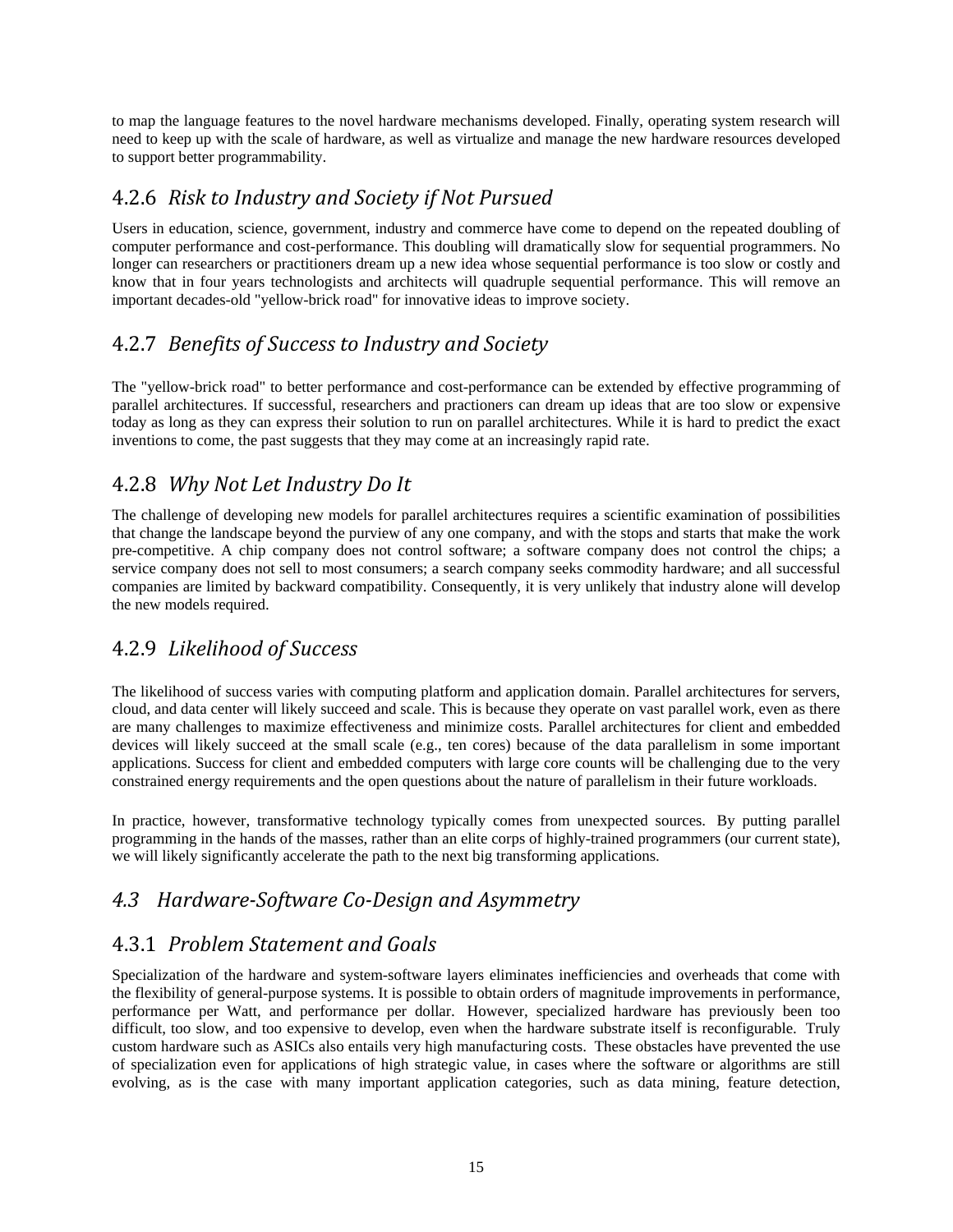bioinformatics, and modeling and simulation. As a result, specialization has usually been limited to a small number of high-volume consumer applications.

Our goal is the development of the technologies necessary to deliver "turn-key" specialized computing systems quickly and economically. Specifically, we want to design specialized architectures that deliver up to 10,000x speed-up for particular applications for less than \$10,000. The manufacturing costs should be no greater than they are for conventional commodity computing systems. Further, the methodology should scale across form factors and enable specialized systems ranging from handhelds to datacenters. From the user perspective, the specialized system should integrate seamlessly into existing software systems so that programmers can leverage the specialized hardware with minimal engineering overhead. The ultimate goal is a fully automated generation of applicationspecific hardware for each program.

#### 4.3.2 *Research Thrust Description*

To attain our goals, we propose to (1) leverage existing reconfigurable hardware and programmable accelerators, (2) collaborate with Electronic Design Automation (EDA) researchers, (3) identify of the correct software abstractions, and (4) focus on important real-world applications.

### *4.3.2.1 Leverage Existing Reconfigurable Hardware and Programmable Accelerators*

To date, architects have devised accelerators for many domains ranging from signal processing to biological simulation to computer graphics to climate modeling. These accelerators are generally purpose-built and require extensive, custom software support, but they also embody solutions to many problems that turn-key accelerators must face. These include, for instance, approaches to optimizing particular memory access patterns and methods for exploiting parallelism at fine and coarse granularities. In addition, many architectures include reconfigurable components that can provide large performance gains across many applications --- although smaller than full-custom accelerators.

Turn-key accelerators must integrate and extend these approaches where appropriate. Providing a widely applicable turn-key accelerator synthesis capability will also require, however, a careful rethinking of the interfaces that existing accelerators provide. This is so that they can work "fist in glove" with the CAD tools, software, and other components required to seamlessly build and integrate turn-key accelerators into existing computer systems.

#### *4.3.2.2 Collaboration with Electronic Design Automation (EDA) Researchers*

Many toolchains already exist for automatically generating hardware description language (HDL) implementations of a given function or code segment. However, significant challenges remain if we are to achieve our goal of turnkey custom processing.

First, most existing toolchains provide an architectural "schema" for the accelerators they generate. If the computation at hand is not a good fit for that schema, the resulting architecture may be suboptimal. This problem is especially difficult if the targeted computation is not a good candidate for conventional accelerator architectures.

Second, automatically integrating the hardware implementation into an existing system can be challenging, especially if the accelerator requires low-latency communication with other system components (e.g., the processor or shared memory). In this case, it is difficult to ensure that the design "meets timing" without introducing excessive delays.

Finally, to achieve turn-key customization, designs will either have to be "correct by construction," or the toolchain will have to thorough test benchmarks automatically (which, themselves must be correct).

Meeting these goals will require new tools and new approaches to well-known and long-standing problems in EDA. Solving these problems in the context of turn-key optimization will require an orchestrated effort between architects and tool builders. It may be necessary to craft architectures that are amenable to practical EDA techniques.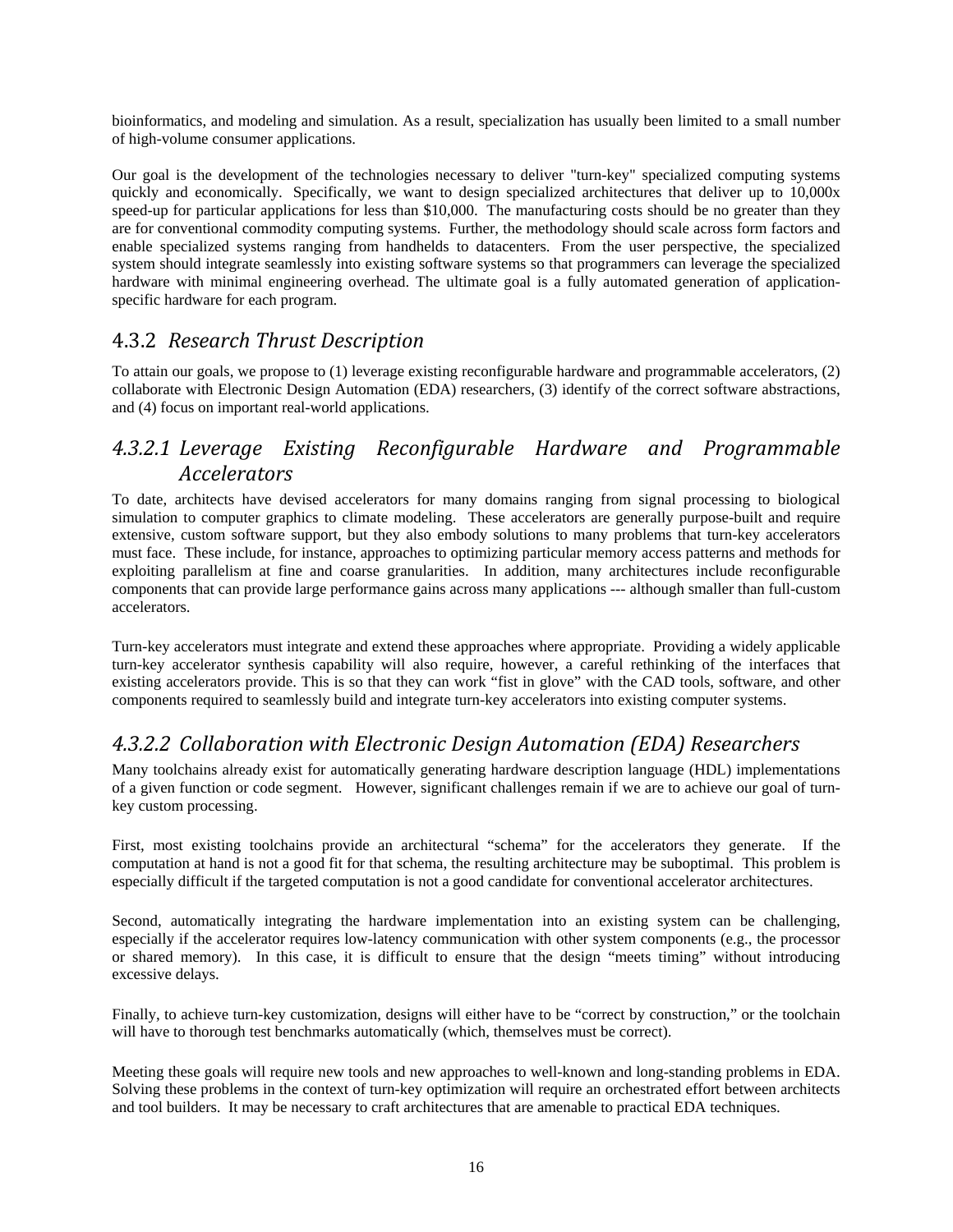### *4.3.2.3 Identification of the Correct Software Abstractions*

For turn-key optimizers to be useful and provide maximum performance, they must satisfy two conflicting needs. First, it must be easy for programmers to use and to integrate into existing systems. Since turn-key optimizers, by definition, target existing code or an existing problem, system designers are tightly constrained in the software-level interface the accelerator must ultimately present. Second, maximizing flexibility in accelerator design (and therefore performance gains), will require decoupling the architecture's interface from the software-level interface.

The key to resolving these conflicting requirements lies in the compiler/runtime and the specification of both the baseline, unoptimized system and the optimizer itself. The compiler or runtime must be able to bridge the gap between the interface that the software requires and the interface that an efficient accelerator can present. For instance, a compiler might perform function inlining or outlining, identify parallelism, eliminate data sharing through coherent memory, or refactor key loops.

Furthermore, the compiler must be robust for any turn-key accelerator that the tool chain produces. This will require both remarkable flexibility and reliability. Recent work on provably correct optimizations may be of use in achieving this goal. As with the EDA challenges that turn-key accelerators present, close collaboration between compiler designers and architects will aid in providing tractable solutions.

#### *4.3.2.4 Focus on Important RealWorld Applications*

While there are many basic research questions that are motivated by specialization, it is vital that the research be pursued in the context of strategically important real-world applications. Refining the design of turn-key accelerators will take some time, and will require close attention to the many concerns that arise in production computer systems. Focusing on the needs of these "real world" users will provide a positive feedback loop.

As researchers deploy a sequence of prototype turn-key accelerators across a range of domains, they will necessarily refine the architecture, tool chain, and software interface that the accelerators provide. The ultimate goal of the turnkey research program is to amortize the development cost and effort required to build these initial accelerator across a large number of future accelerators across a wide range of domains. If the initial accelerator targets are not representative of real-world applications, then this will not be possible.

#### 4.3.3 *Why is this Research Transformative?*

Hardware specialization would allow orders of magnitude improvements in performance, performance per Watt, and performance per dollar. This has been a goal for decades. What has changed in recent years in the advent of multicore and heterogeneous systems, including FPGAs with sufficient resources to implement a multitude of complex functions. Another important change in the landscape is the increasing severity of the power and memory walls, coupled with the likely end of Moore's Law. Straightforward replication of conventional general-purpose cores simply will not be sustainable. Specialization is necessary in any case to cope with these limitations, and fits naturally in the emerging ecosystem of solutions to these limits.

Reducing the design costs associated with specialization, and eventually achieving turn-key specialization, will bring the order-of-magnitude benefits of specialization to increasing numbers of applications. Automating specialization also allows it to be employed before software becomes stable, allowing the hardware to evolve with each stage of the software's development.

### 4.3.4 *What Are the Deliverables*

In the first three years, we will perform a full analysis of several strategically-important applications or application domains running on general-purpose machines, identifying their bottlenecks and major inefficiency sources. We will also manually design specialized systems to run each of these applications more efficiently. Within five years, we will propose an approach to build a custom supercomputer-in-a-rack. Within seven years, we will perform full analysis of additional applications or application domains, and complete the design and implementation of one or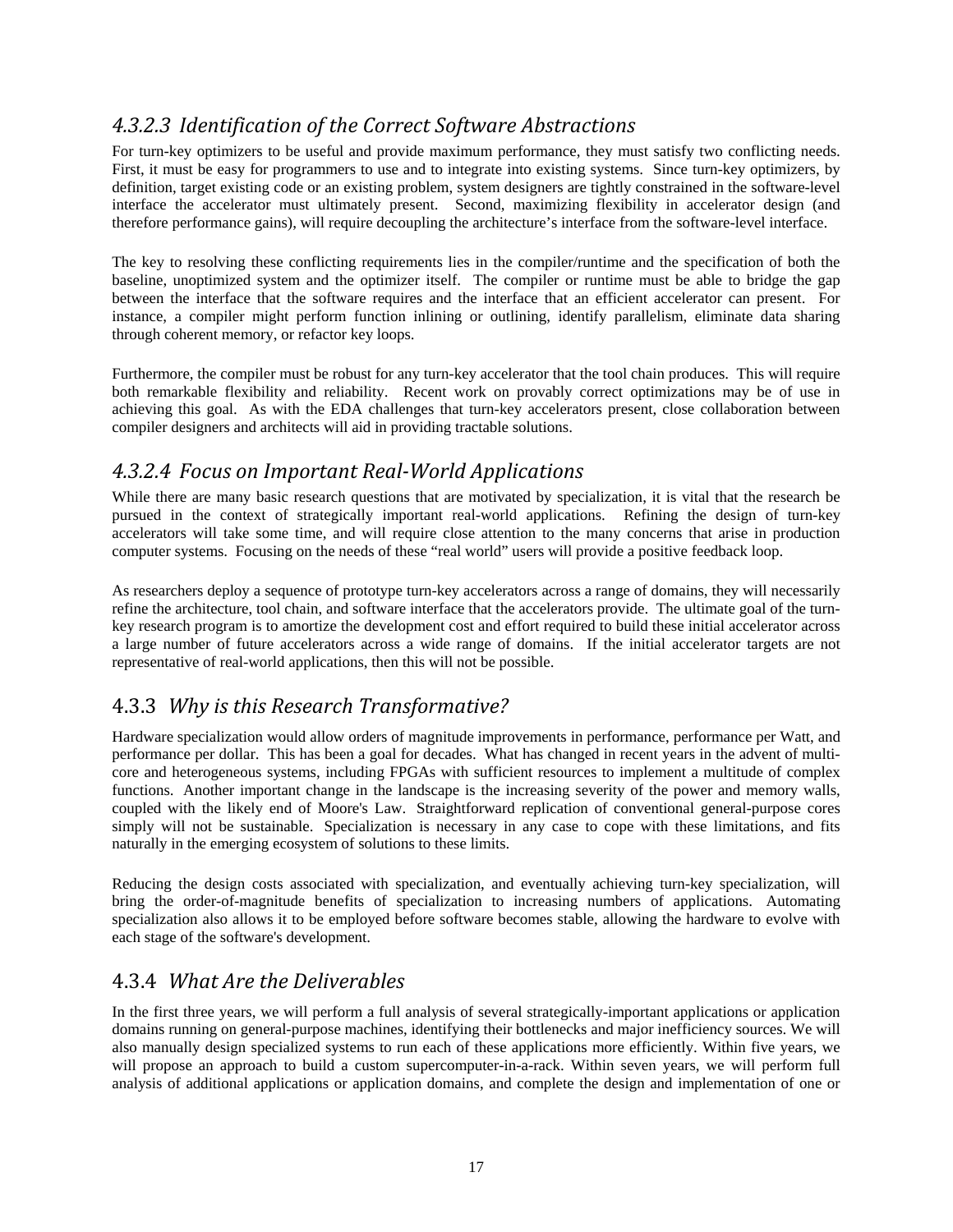more applications targetting the custom supercomputer-in-a-rack. After that, we would like to build a prototype of a multi-application customizable cloud supercomputer.

### 4.3.5 *Research Disciplines Involved*

Building robust, easily-designed, specialized systems requires coordinated efforts across a wide range of disciplines. The first discipline is applications. We need input from experts on the initial set of target applications. The second discipline is software engineering. We need to define the crisp boundaries to cleanly separate the accelerated portions of the code from unaccelerated portions. In addition, we must define the right software-level interfaces for communicating with the specialized hardware. The third discipline is system architecture. We need advances in hardware interfaces to integrate specialized processors into the larger system in an automated way. We need to specify a set of common interfaces that building block components can implement to facilitate easy integration. The fourth discipline is processor architecture. The architecture and microarchitecture of the specialized processors will influence their ultimate performance and efficiency. Ideally, a set commonly applicable design practices and primitives will emerge. The final discipline is automated design and verification. We must develop and refine tool flows that make it easy to construct specialized circuits for particular applications. Full automation is desirable, but there is a trade-off between the level of automation and the breadth of applicability.

### 4.3.6 *Risk to Industry and Society if Not Pursued*

The country (or countries) that masters designing high-efficiency, heterogeneous platforms in a fully automated fashion with rapid problem-to-system turn-around time has a high potential of being the new world leader in this area (the tools and hardware will drive high value exports). This country also has a high potential of being a leader in cloud computing services as well, as it would be able to provide higher efficiency at a significantly lower cost.

In addition, the past scaling of processor performance has driven advances in an enormous range of disciplines both within computing and in society at large. Although performance will continue to improve, continued scaling of performance at historic rates is in grave doubt as physical limitations become more severe. As a result, although scientists, engineers, and corporations will continue to find and develop new ideas using computer systems, they will be less able to quickly reduce those ideas to practice and less able to solve bigger and larger problems. The long term consequence will be a slowing of innovation and growth in computational sciences and compute-intensive business sectors.

### 4.3.7 *Benefits of Success to Industry and Society*

The benefits to society will be widespread and direct. Turn-key development and deployment of specialized, highperformance processors will enable corporations, researchers, and governments to quickly and affordably focus enormous computing power on critical problems in short order. Example applications include: climate modeling, drug discovery, advanced (real-time) image recognition, simulation of biological processes, simulation of a new products/prototypes, analyzing large social (and other) networks, and implementing/accelerating new business intelligence algorithms. The benefits to the computing industry in particular will be even larger.

### 4.3.8 *Why not Let industry Do It?*

The proposed vision is too high-risk for businesses to attempt. It requires coordinated efforts across many different disciplines and aims to develop a capability that might be deployed in 10-15 years. This is far beyond the planning horizon for most companies.

### 4.3.9 *Likelihood of Success*

The proposed vision is very ambitious and will require basic advances across many areas in order to be successful. As a result, the vision will drive valuable research even if the entire vision is not fully realized. Given the extremely aggressive goals set by the vision, complete success is by no means assured. However, even if we missed our target by an order of magnitude in cost, time-to-design, and performance, the project would still provide great benefits.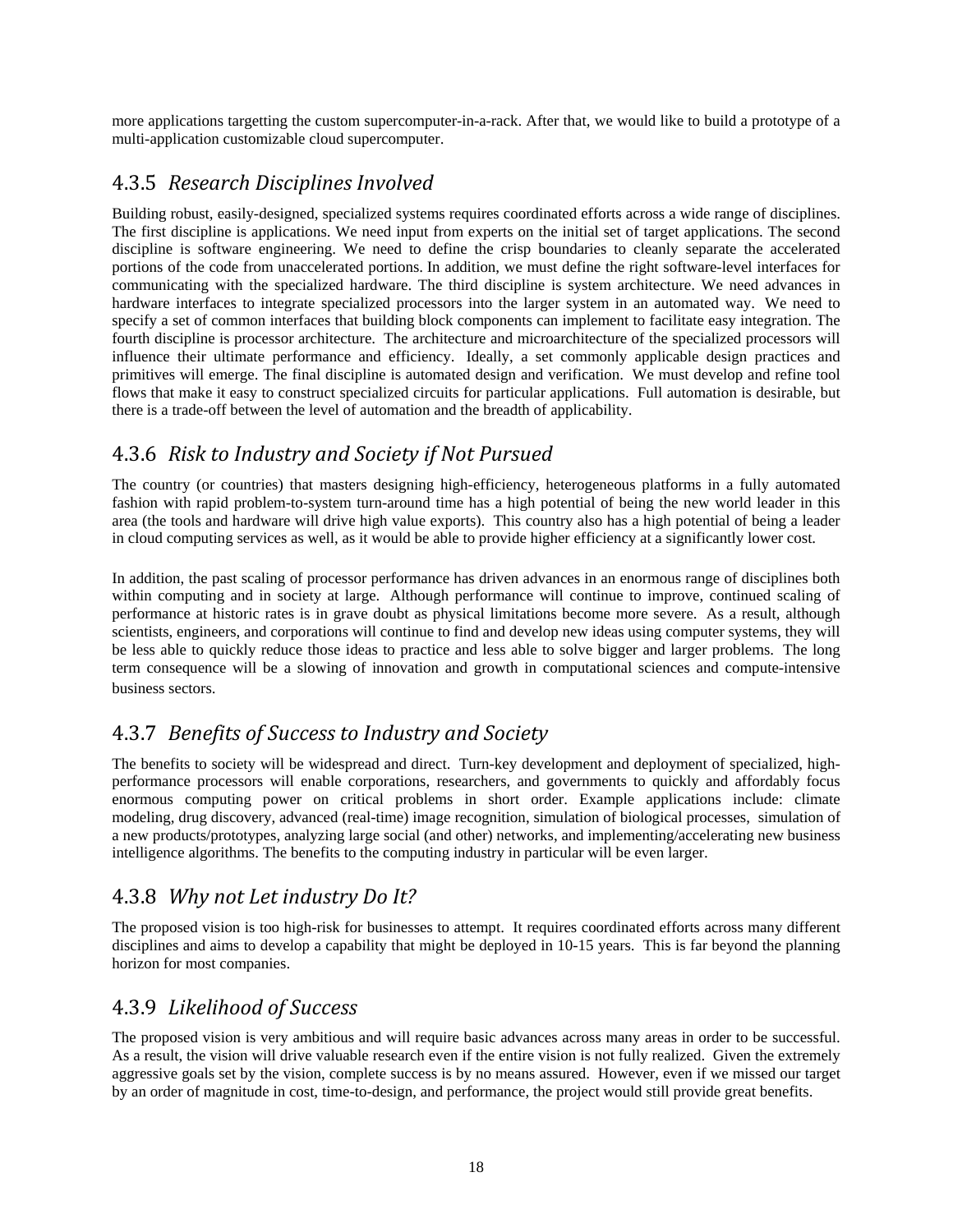### *4.4 Domain Specific Languages*

#### 4.4.1 *Problem Statement and Goals*

The new era of explicit and heterogeneous parallelism presents a tremendous challenge to software development. Current parallel programming models are hardware-centric and require a different programming model for each flavor of parallel architecture (e.g., threads, locks, vectors, streaming data parallel, message passing, or specialized functions). This current state of affairs makes programming difficult and non-portable from one parallel architecture to the next. For explicit parallelism to be successful, we need programming models that allow the application developer to use a high level of abstraction, while still achieving very high parallel performance. To attain this goal, we examine Domain Specific Languages (DSLs) and the new parallel architectures that they will enable.

A DSL is a concise programming language with a syntax that is designed to naturally express the semantics of a narrow problem domain. DSLs can be used to improve the productivity of application developers and the efficiency and performance of the applications. This is because the DSL implementation can take advantage of high-level domain-specific optimizations that are inaccessible to general-purpose compilers for general-purpose software written at a lower level of abstraction. In particular, a high-level DSL compiler can exploit the semantics of the domain to compile efficient code for a given type of parallel machine or even generate specialized hardware. Example DSLs are languages (e.g., SQL, Matlab, Latex, Verilog, SPICE, make and sh) or libraries (e.g., OpenGL, DirectX, and Grand Central Dispatch) designed to express a particular class of applications or application components efficiently. In the context of parallel computing, a DSL provides a set of semantics that are expressive and natural for developers of a class of applications, yet describe the computation at a sufficiently high enough level that it is easy to exploit parallelism from the resulting code.

DSLs such as SQL, Matlab, make and OpenGL/DirectX are provably successful at enabling the exploitation of parallelism. SQL is used for database processing. SQL queries describe how to interface to a database in a way abstract enough to enable the optimization and parallelization of the query, and to substantially increase the productivity of application writers. Matlab is used by scientists and engineers to perform mathematical transformations involving matrices and linear algebra. It has matrix processing primitives that expose vast amounts of data parallelism. This has enabled companies to provide automatic parallelization tools for Matlab codes. Make is a simple language to describe process flows and is typically used in building systems. Pmake is a way of extracting very coarse grain parallelism from the dependencies in a make file. Finally, OpenGL and DirectX have traditionally been used for graphics rendering, although they are now growing into a general-purpose streaming computation language. Initially, both of these libraries provided only limited, but standardized, access to hardware for graphics rendering. Currently, many scientific problems are recast into the specialized type of data parallelism available in these DSLs and run on Graphics Processing Units (GPUs).

In this research thrust, our goal is to attain 5-10 commercially available DSLs in 10-15 years. These DSLs should have widespread commercial availability, and be used in industrial, academic and scientific settings. They should be "as successful as SQL" for the particular application domain covered. Another goal is the creation of DSL infrastructure that makes new DSLs easier to develop, and enables an optimization framework with compilation and mapping techniques to be used by multiple DSLs.

#### 4.4.2 *Research Thrust Description*

DSL research requires an interdisciplinary team of experts that includes application domain experts, language designers, compiler researchers, and architects. We focus on the components of this research where computer architects are likely to be involved. We have identified the following research vectors: (1) identification of DSL application domains, (2) a DSL infrastructure for creating DSLs, (3) generation of prototype DSLs, and (4) pushbutton DSL acceleration. We now detail them.

### *4.4.2.1 Identification of DSL Application Domains*

While existing successful DSLs cover databases, matrix-based programming, and graphics programming (extending into stream-based processing), there remains a wealth of significant application domains without DSLs to enable the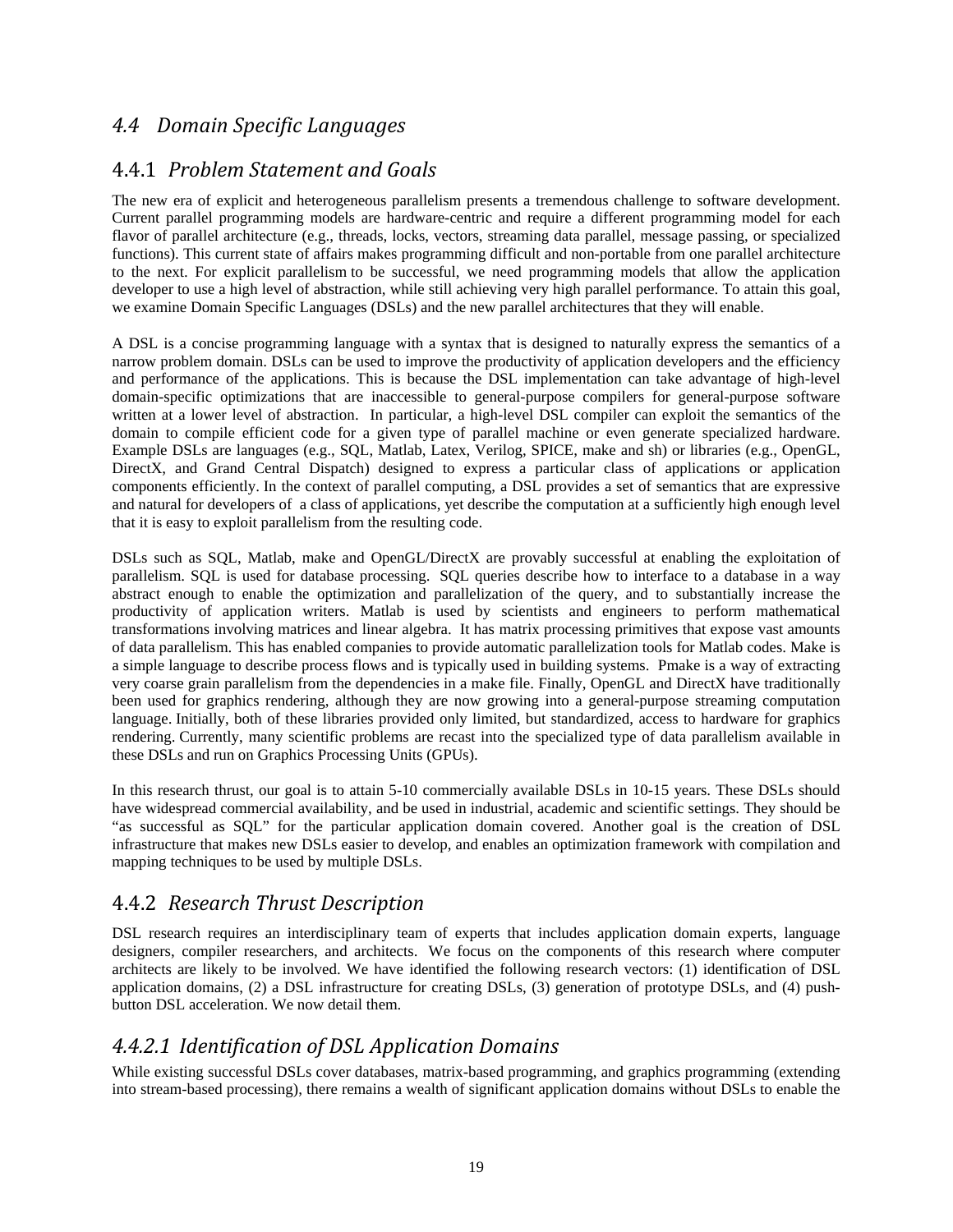exploitation of parallelism. Among these domains are machine learning, speech recognition, graph-based computations and image and media processing.

We should perform research to characterize these domains and identify the characteristics of the DLSs that will be successful there. We can learn the elements of a successful DSL by examining past successes. For example, SQL is high-level enough to permit database optimization irrespective of the application supported. Implementers can write solutions that scale from the simplistic (e.g., access to a text file) to the most sophisticated (e.g., systems for airline reservations or stock markets). Moreover, SQL has enabled new storage and I/O architectures, which is largely where the bottlenecks lay for this domain.

Matlab is easy to use for matrix-based programming. It is forgiving of bad software engineering practices, enables incremental development, and provides a rich set of primitives well suited for its users.

Finally, OpenGL/DirectX has provided a standard method of accessing a 3D graphics accelerator. Critical to the success of this DSL has been the co-evolution of graphics architectures, which provide orders of magnitude performance gains compared to writing rendering algorithms in other languages that utilize the main CPU only. Hardware and DSL are continuing to evolve to expand support for these application classes.

From this list of successful DSLs, we can distill a few common features. One is that a successful DSL supports the programmer community it targets; it is much easier to use the DSL than not for that application domain. Another is that a DSL enables scalable parallelism if its semantics are crafted so that the parallelism is hidden from the developer. Finally, a DSL is particularly effective if it co-evolves with accelerator hardware that solves an important need.

### *4.4.2.2 A DSL Infrastructure for Creating DSLs*

The history of successful DSLs has shown that success did not come with the first version of the DSL. Consequently, progress will be stymied if every version and every new DSL requires a significant investment of infrastructure resources. In addition, the actual semantics of the resulting DSLs are typically prone to subtle errors. Therefore, we should create a single meta-DSL embedding language with well defined semantics, which enables experimentation in both application creation and hardware/software architecture design and optimization. Such a DSL requires a supporting infrastructure, including compiler, runtime, and front-end development tools.

We hope that after some years of research and development, there can be widely-available open source DSL infrastructure and associated tools. This transfer of technology from research to product will foster further widespread DSL use. We would expect one or two research efforts to develop DSL infrastructure consisting of DSL embedding languages rooted in general-purpose languages (e.g., C++ or Scala), and an associated optimization framework for exploiting domain knowledge to generate optimized mappings to existing or new architectures. Other researchers involved in DSL development and architecture research would make use of these DSL infrastructures to create new DSLs and new architectures based on these DSLs.

### *4.4.2.3 Generation of Prototype DSLs*

We should create 3-5 separate efforts to prototype new DSLs. These efforts should be carried out in parallel by different research groups. They should lead to the creation of a handful of new DSLs within five years. These DSLs will be a mixture of new application domains and rethinking of earlier work and domains. Each group should form an interdisciplinary team of experts. The result should be the DSL itself and a collection of candidate architectures that support them. Some of these architectures will be traditional multi-cores with small changes, while others will be GPUs, or hybrids of what we build today, or completely new architectures. Such DSLs and hardware architectures need to prove themselves useful by providing 10–100x efficiency gains. As with past DSL languages, fewer architectures than DSLs will be successful. A small number of architecture designs with sufficient generality, when implemented together with DSLs, may prove to be successful.

#### *4.4.2.4 PushButton DSL Acceleration*

After sufficient expertise is available on a DSL, its use, and its architecture acceleration, an intriguing research direction is to automatically create and specialize candidate architectures. This research involves collecting several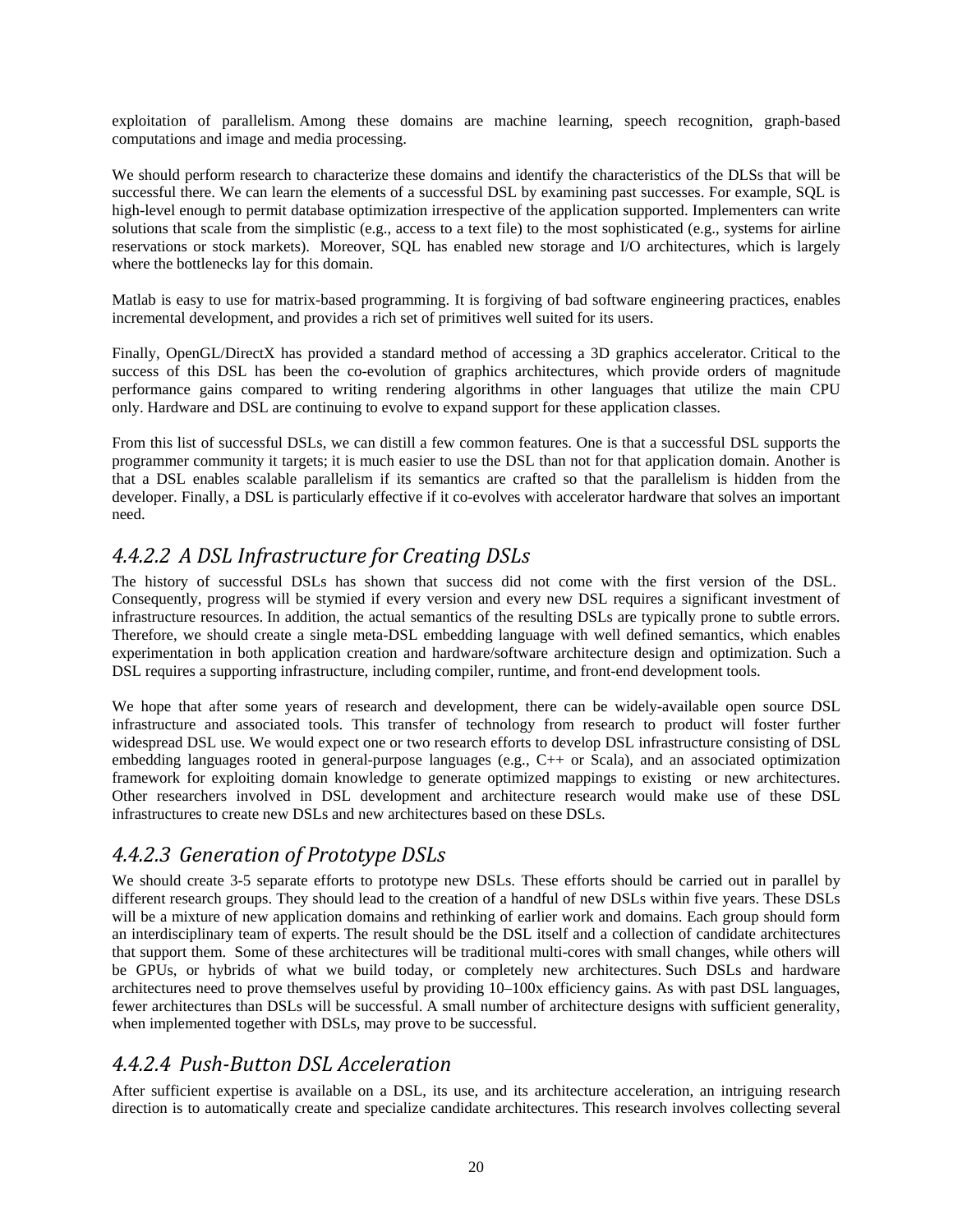sample applications, understanding what trade-offs are available in the architecture, and creating a hardwaresoftware framework for automatic generation of a customized architecture. Automatic customization will enable lower power and less expensive deployment of hardware resources.

#### 4.4.3 *Why is this Research Transformative*

Despite the availability of multi-core CPUs for several years, and parallel machines for several decades, commodity software makes tepid use of the available parallel resources. The creation of several new DSLs that unlock the ability to write software for a wide collection of domains has the potential to transform the industry and scientific landscapes. A properly designed DSL enables a relatively unsophisticated software engineer to write complex applications where parallelism is much more easily exploited than general-purpose languages.

#### 4.4.4 *What Are the Deliverables*

The deliverables include both research goals, achievable through widespread community effort, and commercial goals, achieved through success in the research domain and technology transfer. Specifically, during years 1-5, our deliverables are 3-5 prototype DSL projects and 1-3 DSL infrastructure projects for creating DSLs. During years 6- 10, our deliverables are 10-15 prototype DSLs, push-button DSL acceleration, and commercially-available or widely-distributed open-source DSL-creation tools. Finally, during years 11-15, the deliverables are 5-10 commercially-available DSL languages.

#### 4.4.5 *Research Disciplines Involved*

Research into DSLs requires a vertically-integrated approach. Only through a close collaboration between application domain experts, language and systems researchers, and architects will useful DSLs evolve. Architects will play a key role in DSL research because they have traditionally focused on the design of the hardware-software interface.

#### 4.4.6 *Risk to Industry and Society If Not Pursued*

Commodity applications have had only limited success in exploiting the threads and locks programming model. DSLs offer a promising path forward for applications to exploit parallel resources. The risks to industry and society if research into DSLs is not carried out are the continued inability of mainstream software to easily exploit mainstream hardware.

### 4.4.7 *Benefits of Success to Industry and Society*

The success of this research program will have significant impact in both industrial and scientific areas. On the scientific side, the successful history of DSLs such as Matlab and OpenGL (with accompanying high-performance GPUs) suggests that newly crafted DSLs will unlock new scientific discoveries as programmers are able to explore ever more complex problems. On the industrial side, having an established set of DSLs and hardware accelerators for popular application areas will enable new products with scalable performance and improved capabilities. This will also foster more parallel hardware innovation because it will be possible to use the DSL infrastructure to create optimized mappings from the existing DSL software to new parallel hardware.

### 4.4.8 *Why Not Let Industry Do It*

 Academic research into DSLs has an important role that is both distinct and in some respects advantaged compared to industry. Academics are in a unique position to collaborate with application scientists to learn about their application domains and work in tight collaboration with them on DSL creation. Industry is generally more successful at creating DSLs for industrial purposes (e.g., game development or database interfacing). Moreover, as with all academic research efforts, the horizon can be longer. There is no need for hardware to be ready for sale in the first few years of language development, where new ideas are being explored with software developers. In other words, DSL research requires a longer horizon for development than industry can typically take.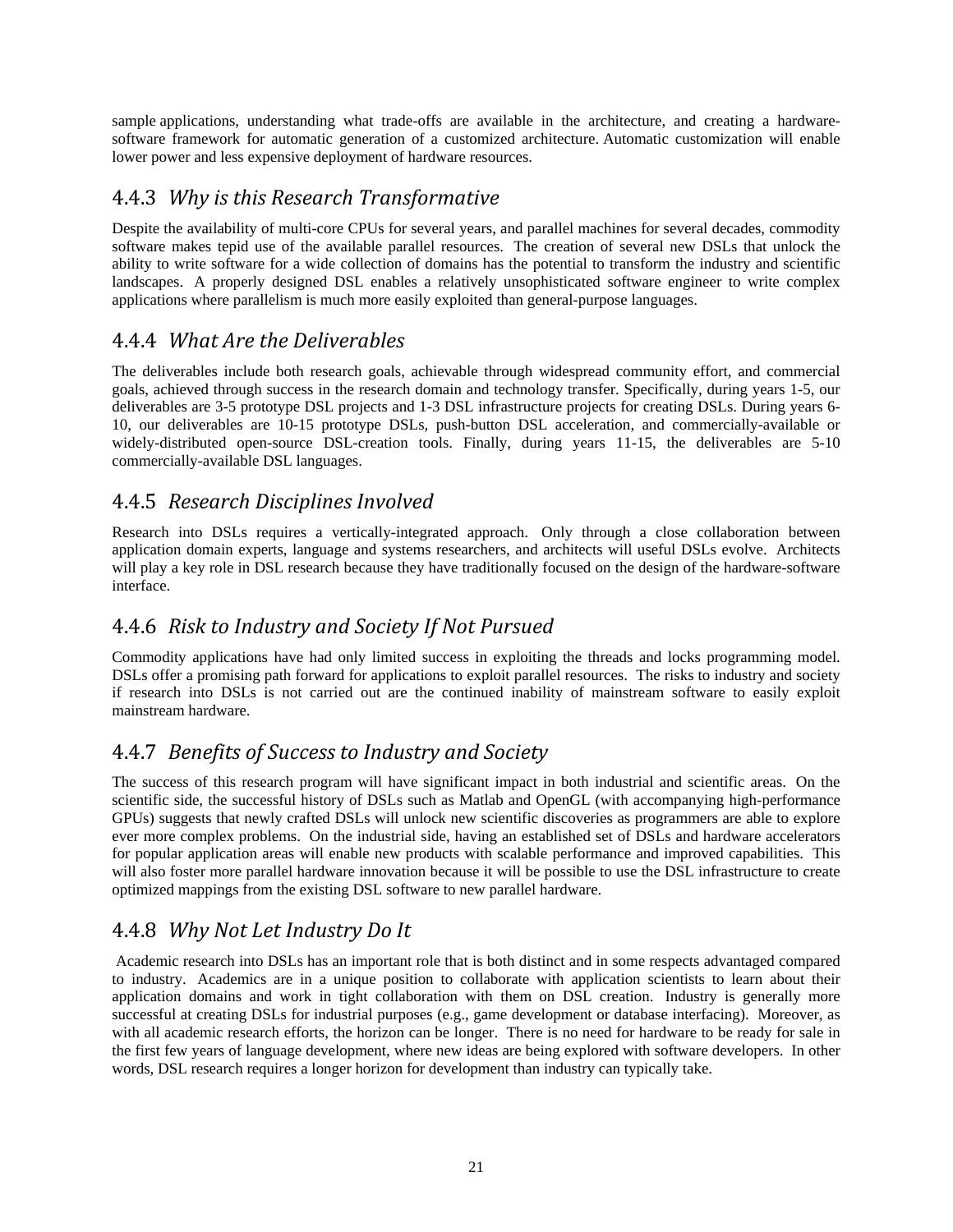### 4.4.9 *Likelihood of Success*

The history of successful DSLs suggests that a concerted effort to create new DSLs for as-yet unsupported application domains may be successful. However, the fact that these DSLs do not yet exist or, more worrisome, that some exist but do not expose scalable performance (e.g., php/ruby for web processing, perl for text file processing, or python for scripting automation tasks) provides a note of caution.

### *5 Educational Perspective*

The professionals who will develop the future parallel hardware and software systems need to be properly trained. This requires that our universities offer a strong educational program in parallel systems. In this section, we outline our vision in this area, the challenges that we face to augment the undergraduate curriculum with parallelism, the approaches we might take, and our recommendations.

#### *5.1 Vision*

It has been true for a long time that computer hardware is an example of parallel implementation, although educators have not always emphasized this. On the other hand, most of the software written has been sequential software. Moving forward, we expect that much of the programming in the future will involve some form of parallel programming. Writing such software will require parallel thinking. Consequently, to prepare graduates of computer science and engineering, we need to ensure that all of the core concepts of parallel thinking are included in the required curriculum paths, and that programming assignments include substantial parallel programming.

To accomplish this, we need to integrate parallelism concepts across the entire curriculum, starting in the freshman year. Further, it would be helpful to encourage high schools to teach some very basic concepts of parallelism in their computer science curricula, so as students are aware of parallelism before reaching the freshman year.

### *5.2 The Challenges to Making this Happen*

There are several obstacles to integrating parallelism into the preparation of computing professionals. The first one is that there is no universal agreement among educators as to what parallel concepts and techniques should be taught and when they should be taught. For example, should we start in the freshman course? If so, how do we need to change the freshman course to enable the concepts taught to be meaningful?

A second obstacle is that the pace of curriculum change in the university is very slow. Part of this is due to the need to build consensus. Part is unfortunately due to the inherent human resistance to change. Some faculty do not understand the value of teaching parallel thinking. Others have no experience doing so.

Finally, a third obstacle is that there is a lack of tools available to teach parallel programming. For example, tools for software debugging are still very primitive.

### *5.3 Approaches*

There are opportunities to teach parallelism throughout the curriculum, from the introduction of fundamentals in early courses such as threads, locks, communication, and streaming, to the exploitation of parallelism in later courses such as data structures, algorithms, and theory.

With respect to fundamentals, core principles appear to be best explained within the context of a simple, low-level model, where the student uses a simple ISA augmented with fork/join and synchronization via spin locks. At the data structures level, one can easily introduce data structures that can handle parallel access. At the algorithm level, one can emphasize the inherent parallelism of some algorithms and the sequentiality of others. In theory courses, one can introduce models such as PRAM, which can be used to show the intrinsic value of parallel algorithms.

Educators should learn from approaches to add parallelism to the undergraduate curriculum that have already been tried successfully, or that can be tried with little danger of being disruptive to the entire curriculum. For example, computer architecture and operating systems are courses that already have parallelism built-in, wherein it may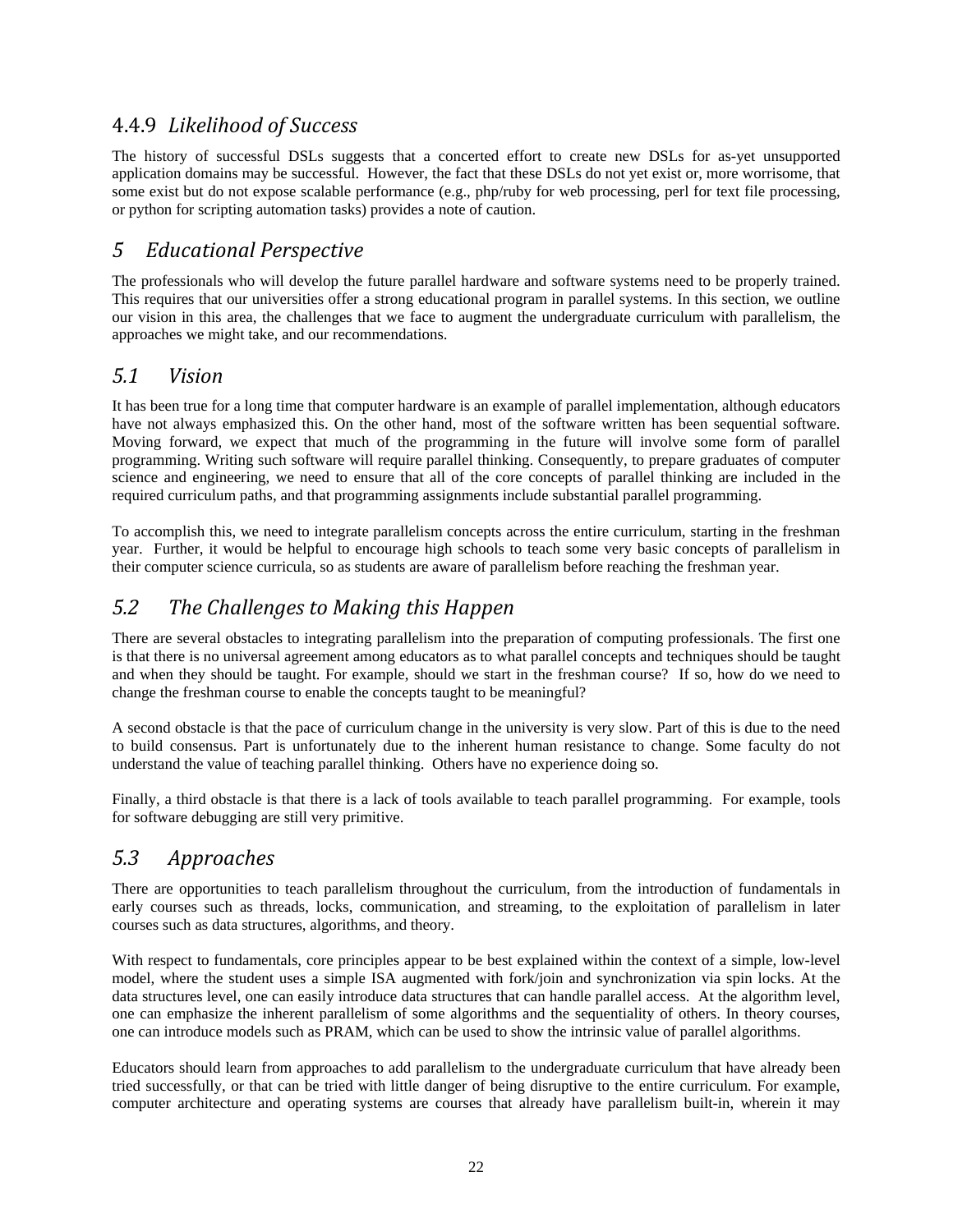simply be a matter of providing additional emphasis. In addition, a senior elective in parallel programming provides an opportunity for students to embrace parallelism in large software systems --- and, since the course comes late in the curriculum, it does not cause ripples in the pre-requisite structure. Finally, a parallelism course for non-majors with an emphasis on applications is a popular option, and has the potential to impact a large group of students.

#### *5.4 Recommendations*

We suggest several steps to making parallelism an integral part of the undergraduate curriculum.

First, we suggest making low-resistance changes to the curriculum to embed parallel thinking. These changes include (1) augmenting existing courses with simple additions where they make sense, (2) working with theory faculty so that they teach parallel algorithms, (3) adding senior electives as a function of individual faculty interests, and (4) teaching a non-majors course for those with applications amenable to parallel implementation.

Second, we should survey the university landscape for approaches that have been used to teach parallelism, looking for what has worked, and subsequently aggregating that information into an understanding of what is done now.

Finally, we should work with CRA, NSF, and other funding agencies to impart urgency in the need to teach parallel practices throughout the curriculum. This includes getting endorsement on the value of including parallelism already in the first courses.

#### *6 Industry Collaboration*

Traditionally, the work of academic computer architecture researchers has influenced the computer industry and vice-versa. As we reach what has been called the "parallelism crisis", many business models in industry are at risk. Consequently, it is now especially critical to maintain a strong and productive relationship between industry and academic computer architecture researchers. It is now a key time to maintain a broad discussion between industry and academia on programming models, programming languages, programmer productivity, applications, and the computer architectures to support them all. In this section, we provide some thoughts on how to make this relationship more robust.

### *6.1 How Academics Can Contribute*

Academics need to take a proactive approach and seek to influence industry in areas such as architecture, emerging programming models, emerging languages, emerging applications, software productivity issues, and key data center issues. There are several ways to accomplish this. One is to invite industry participants to panels, workshops, and other discussion forums on parallel computing that academics organize. Another way is for academics to prepare weak-long courses on parallel programming and computing for computer practitioners with little experience in parallelism. These courses can be taught at an academic institution, at an industrial site, or remotely over the internet. Finally, it is also possible to organize a few academics into a team that tours industrial sites, giving short talks to educate computer professionals about upcoming architectural challenges or trends.

#### *6.2 How Industry Can Contribute*

Industry can provide key input to academics. First and foremost, it can provide direction and input into the critical problems it faces in the areas mentioned; the academics can then orient their work appropriately. Industry can also provide access to experimental data, traces, or large data centers. It can help open avenues for technology transfer, by taking ideas and designs from academia. Finally, it can provide funding for academic research, given that many companies' futures ride heavily on solving the problem of parallelism. Such funding and interaction could be modeled on the two Intel-Microsoft UPCRC centers, but it should include a much broader audience, with many more universities.

One short-term step toward this broad discussion forum between industry and academia that we seek could be industry tours. These would be a few key people from industry traveling together to several schools to discuss important issues on parallelism and programming models. These visits could be instrumental to educating faculty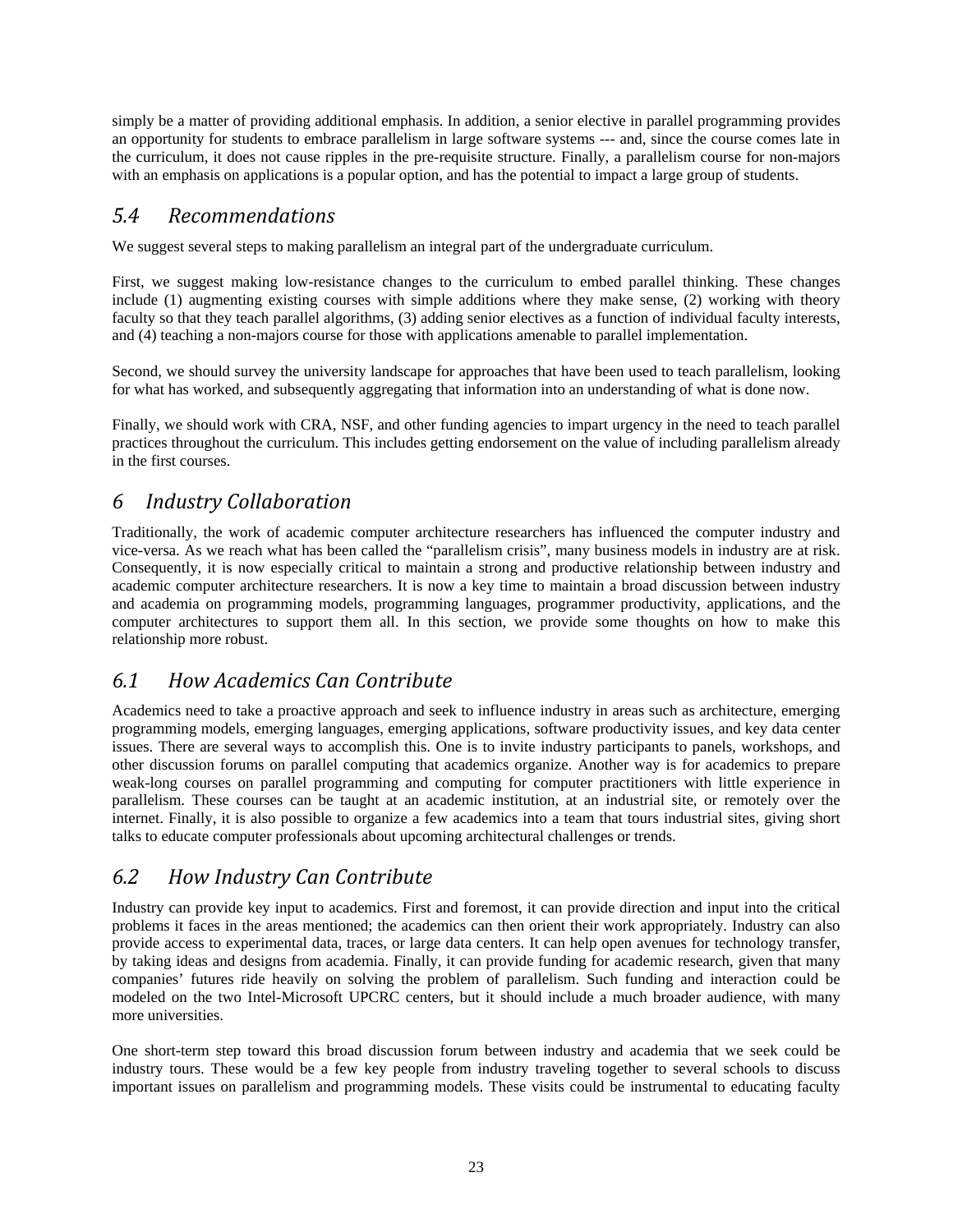about the urgent need to make progress in the area of parallel computing, and could have a catalyzing effect on the revamping of the course curricula to include concepts on parallelism.

#### *7 The Funding Landscape for Computer Architecture Research*

As part of the ACAR workshop, we held a panel in which Program Directors from NSF and DARPA discussed funding prospects and approaches with the workshop participants. The panel was asked for feedback on the workshop and on the current and near-future funding landscape.

Both NSF and DARPA agreed that the research topics documented in this report were appropriate for funded programs. However, there is a significantly different approach to programs between NSF and DARPA. NSF does not often start new programs, but funds ongoing, dynamically changing research within its core programs. This stems from NSF's charter to fund basic research rather than mission-oriented research. DARPA strategy, on the other hand, is centered on new game-changing ideas through the institution of new programs.

Overall, there was a consensus that funding for computer architecture research should be organized along larger, more ambitious projects that cover multiple layers of the computing stack. It should also involve a concerted, complementary effort by several funding agencies, focusing on the research thrusts identified here.

#### *7.1 National Science Foundation (NSF)*

Current computer architecture research is primarily supported in two divisions within the CISE Directorate, namely Computing and Communication Foundations (CCF) and Computer and Network Systems (CNS). CCF support for computer architecture resides in two clusters, namely Software and Hardware Foundations (SHF), which supports VLSI, design automation, hardware architectures, compilers, programming languages, software, HPC, and emerging architectures, and Algorithm Foundations (AF), which supports aspects of algorithms research. CNS maintains two core programs, namely the Computer Systems Research (CSR) and the Networking Technology and Systems (NeTS) programs. The former supports computer architecture research. Funding for computer architecture research increased over the last two years, primarily in the multi-core area and will continue at least at the current level with possibly moderate growth.

NSF has crosscutting programs supporting collaboration among several directorates. Examples include the Expeditions in Computing, Cyber-Enabled Discovery and Innovation, and the Cyber-Physical Systems programs. NSF also supports special programs that have been initiated outside of core, such as the High-End Computing University Research Activity supporting middleware research, Multi-core Chip Design and Architecture, as well as the Engineering Centers and the NSF Supercomputing Centers.

Two themes that run through these programs are captured by the Science and Engineering beyond Moore's Law (SEBML) and the Climate Research Initiative thrusts. SEMBL is an effort among four Directorates (CISE, Math and Physical Sciences, Engineering, and the Office of Cyber-infrastructure) to coordinate investment in the following areas: architectures, 3D and optical interconnects, reliability with unreliable components, power and energy considerations, abstract models, programming languages and software environments, algorithms, multi-core, and pervasive, distributed and mobile computing. SEBML supports research on multi-core as well as on non-silicon substrates such as quantum, bio, and nano. SEBML is not run as a separate program; it is funded out of existing areas. SEBML is already receiving significant funding increases.

Multi-core research is a well-recognized topic within the core of the CCF and CNS divisions, and is the subject of a large fraction of the proposals entertained at present. Rather than creating a new program for multi-core architectures, this research need is represented by the SEBML thrust.

The computer architecture research community can assist NSF by continuing to identify the key challenges in the area. It should take the time to present a clearer picture of the landscape --- what approaches may work and what are the hard challenges. One important point is that we should engage in research across the technology layers. Computer architecture research cannot be isolated from the higher-level layers such as system software and applications.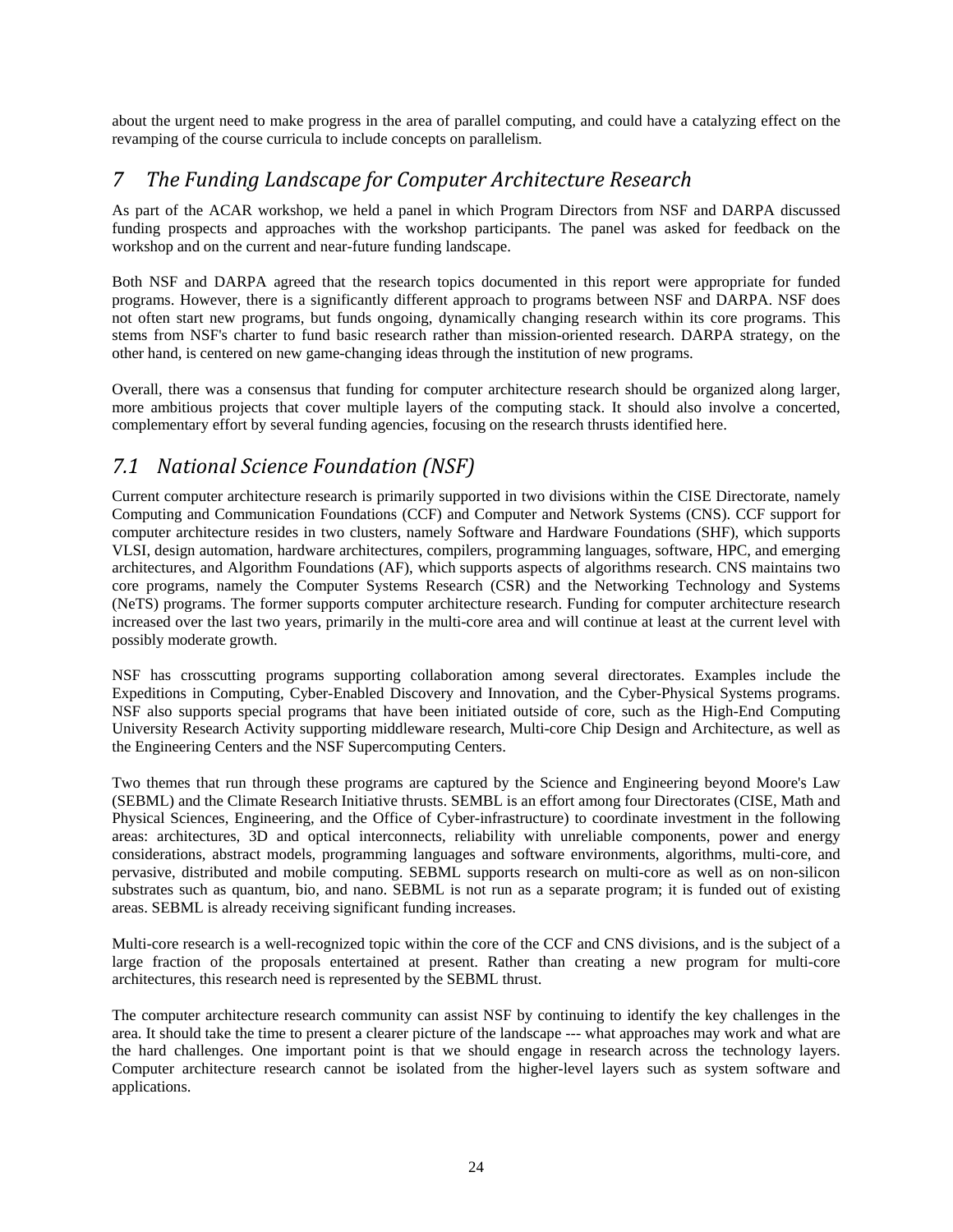Moreover, while the computer architecture research community is very good at small research ideas and projects, it needs to think of ambitious research problems and strive for large projects --- Research Expedition-scale problems. Moreover, it needs to reach out to other disciplines for collaborative research.

At all times, the research community should identify fundamental research themes critical to parallel computer architecture and tie them to questions of national importance. In light of the interest in supporting cross-agency collaborative programs, it could make sense to explore the proposal of large inter-agency programs in this area.

### *7.2 Defense Advanced Research Projects Administration (DARPA)*

DARPA is currently organized into seven offices. The most relevant ones for computer architecture research are the Information Processing Techniques Office (IPTO), which supports research, development, and prototyping that spans the information lifecycle of sense, process, understand, and apply, and the Transformational Convergence Technology Office (TCTO), which advances new crosscutting capabilities derived from a broad range of emerging technological and social trends, particularly in areas related to computing and computing-reliant subareas of the life sciences, social sciences, manufacturing, and commerce.

DARPA is structured around proposed projects supported by program managers. To work with DARPA it is important to become familiar with the challenges and opportunities of National Security. The way to obtain funding from DARPA involves putting novel ideas in a white paper and approach a program manager. The ideas need to be bold and risky. An unofficial set of questions that one should ask oneself as guidance for the items to be addressed in a proposal are known as Heilmeier's Catechism. They include: (1) What are you trying to do? (2) How is it done today? (3) What is new in your approach and why do you think it will be successful? (4) If you're successful, what difference will it make? (5) What are the risks and the payoffs? (6) How much will it cost? (7) How long will it take? and (8) What are the checks for determining success?

DARPA funding opportunities appear in Requests for Proposals (RFPs) and Broad Agency Announcement (BAAs) solicitations at its website.

### *8 Next Steps*

Workshop participants identified four major research areas in parallel computer architecture that need investment, namely, (1) data centers and large-scale systems, (2) architectures to enhance programmability, (3) hardwaresoftware co-design and asymmetry, and (4) domain specific languages. We recommend that each of these areas be the nucleus of research programs, or at least be consciously incorporated as elements of mission-oriented programs. The next steps involve working with our professional colleagues to publicize this report among funding agencies, industry, academic circles, and the broad computer science and engineering community.

We hope to reignite a sense of excitement for the entire computer architecture research community. We also hope to help blossom the abundant talent that exists among the many young faculty members who are now actively doing research in computer architecture --- many of them are overflowing with new ideas and plans. Finally, we hope to help the funding agencies steer the funding for computer architecture research to the most promising areas.

### *9 Acknowledgments*

The organizers thank the CRA and the CCC for providing advice, direction and funding to make this workshop and report possible. In particular, we thank Bill Feiereisen, Andrew Bernat, and Erwin Gianchandani. Thanks also goes to the Steering Committee of this workshop, all of the workshop participants, and all of the researchers that sent in a position paper.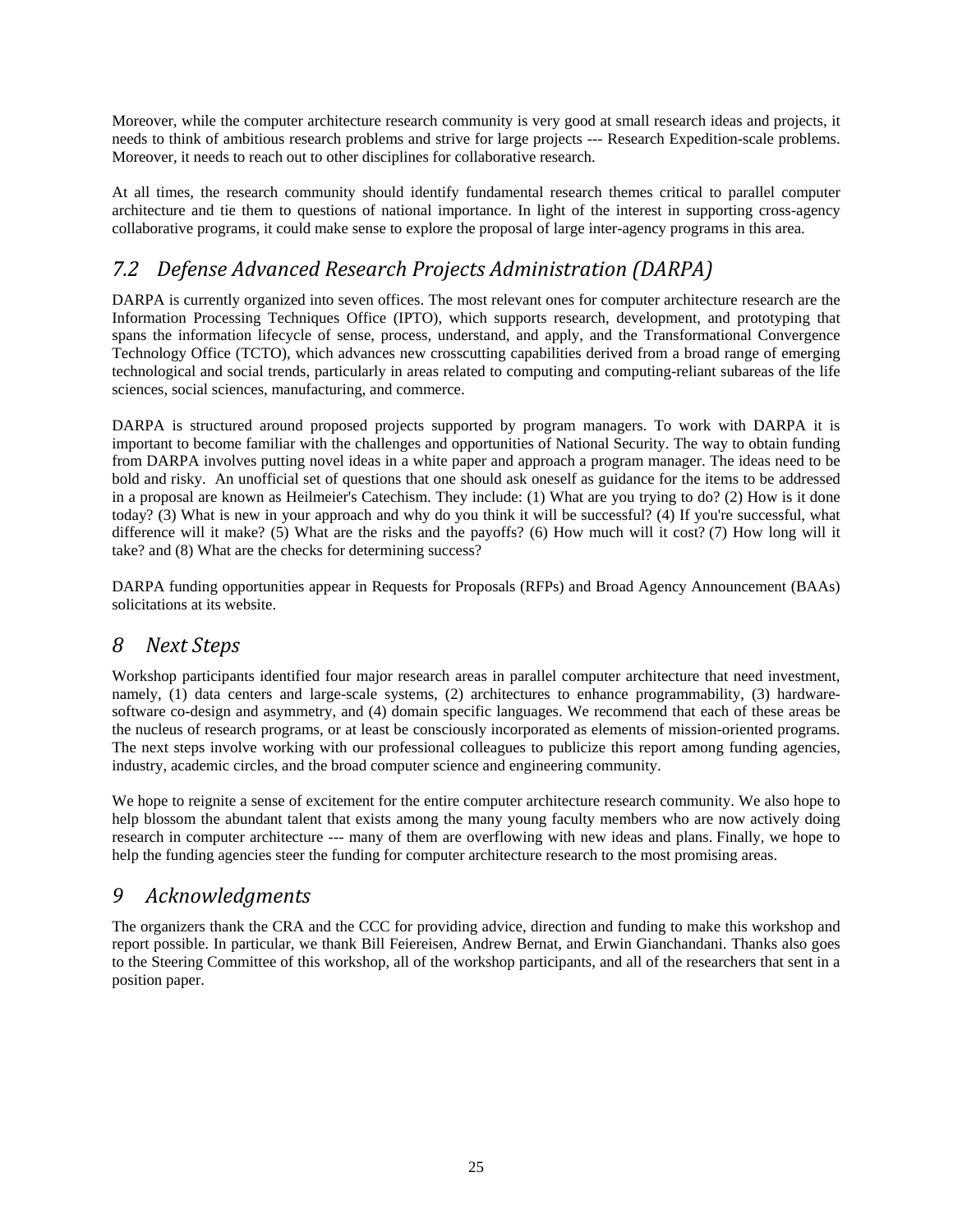#### *10 Appendix A: Call for Position Papers*

#### **Call for Position Papers Advancing Computer Architecture Research Computing Community Consortium (CCC) http://www.cra.org/ccc/acar.php**

#### **Overview**

Discontinuity-inducing trends such as the arrival of multi/many-cores, the reduced reliability of semiconductors, and the ever-presence of power constraints, are transforming the field of computer architecture. In particular, the ubiquity of multi-cores and the fact that much of the IT industry is relying on main-streaming parallel processing for survival is a truly seismic event. Momentous changes are about to happen in all domains, including portable clients, home and business computing, and datacenter/petascale computing. Multi/many-cores will have to evolve to enable and support high-productivity parallel software development and execution. At the same time, there remains a huge gap between the theoretical limits of instruction-level parallelism (ILP) and what processors actually attain. One has to wonder about the sequential execution model, is this really as good as it gets? While it may appear that way, novel robust techniques that effectively push ILP further may yet be invented. In this environment, we ask ourselves:

-What will be the computing platforms in 2020-2025?

-What are the major research challenges that must be overcome to create these platforms?

-What will be the impacts to and from the broader society at large?

To answer these questions, it is appropriate to organize a sequence of workshops that, building on the 2005 CRA workshop on Revitalizing Computer Architecture Research, focus on what role computer architecture research plays going forward. The goals of these workshops are:

- Clearly articulate an agenda and roadmap for computer architecture research. Such an agenda must be broadly endorsed by the research and industrial communities as well as be an effective vehicle for communicating to technical and non-technical national leaders.

- Create excitement and community building for computer architecture research and form lasting research partnerships between multiple computer architecture researchers.

- Unlock the potential of the many junior researchers in our community and ensure the continuous leadership of our nation in this area.

- Suggest how to structure funding and research programs in a way that is commensurate with computer architecture's central role in computer science, the IT industry, and the US economy.

#### **Failure is not an Option: Popular Parallel Programming**

This Call for Position Papers is for the first of two workshops and focuses on **Popular Parallel Programming**; the second workshop will focus on Extending the Current Sequential Programming Model. For this first workshop, members of the computer architecture community are invited to submit a 1-page position paper outlining their thoughts on the following Questions:

- How can computer architecture help enable ubiquitous parallel software development?

- How does the architecture most-effectively interact with the different layers of the software stack in parallel systems?

- What are the key parallel programming models requiring support; how to support multimodal parallelism?

- What is the role of re-configurability and heterogeneity in parallel systems: GPUs and other special-purpose parallel systems versus general-purpose parallel systems?

- How to effectively support continuous run-time optimization in parallel systems?

- What is the proper role of academic and state-sponsored research in parallel systems?

- How and whether to support parallel system building and prototyping efforts?

Potential contributors are encouraged to be brief, and keep the following in mind: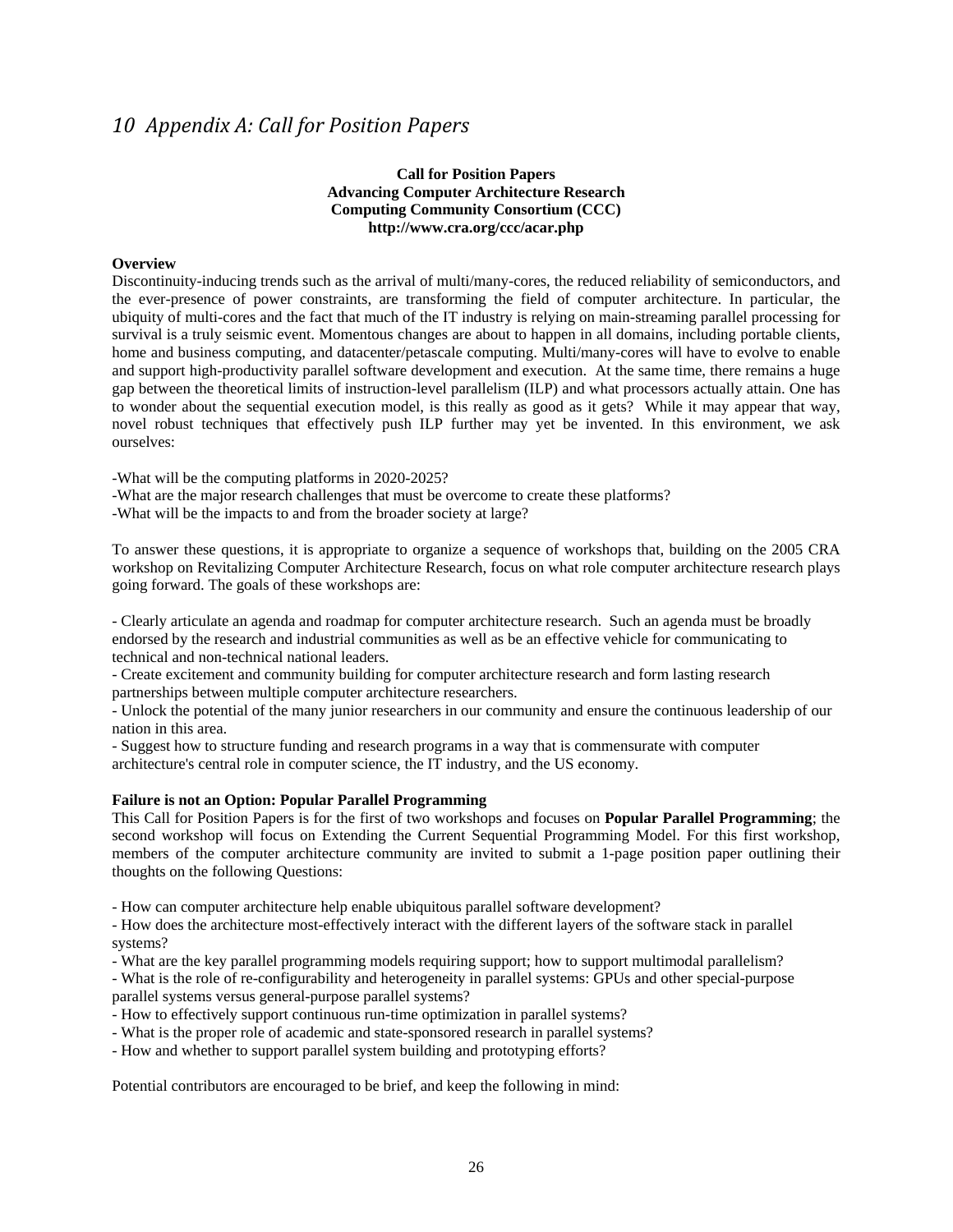- The position paper should not be about what you are working on currently; it should be about a vision for parallel computing platforms available 10-15 years from now.

- Focus the paper on one of the following three areas: (1) Portable clients, (2) Home and business computing, and (3) Datacenter and peta-scale. Do not try and cover all three in one brief position statement.

- Keep the challenges of parallel computing central.

- The position paper should include: (1) Name, position and organization; (2) Area of focus among the three, and (3) Answer to the workshop Questions.

- The steering committee will select the workshop invitees based on the responses. The committee is looking for a wide range of insightful views.

Submit a 1-page PDF file to **acar@cs.uiuc.edu** by 6pm CST, Monday November 30, 2009.

#### **Workshop Format, Dates and Location**

The workshop will focus on the topic of Popular Parallel Programming, allowing the participants ample time for discussion. Attendees will be both academic researchers and representatives of industry and funding agencies. The workshop will be February 22-23, 2010 in San Diego, CA.

#### **Organizing Committee**

Organizers:

Josep Torrellas (Univ. of Illinois) and Mark Oskin (Univ. of Washingon).

Steering Committee:

Chita Das (NSF), William Harrod (DARPA), Mark Hill (Univ. of Wisconsin), James Larus (Microsoft), Margaret Martonosi (Princeton), Jose Moreira (IBM), Kunle Olukotun (Stanford), Mark Oskin (Univ. of Washington) and Josep Torrellas (Univ. of Illinois).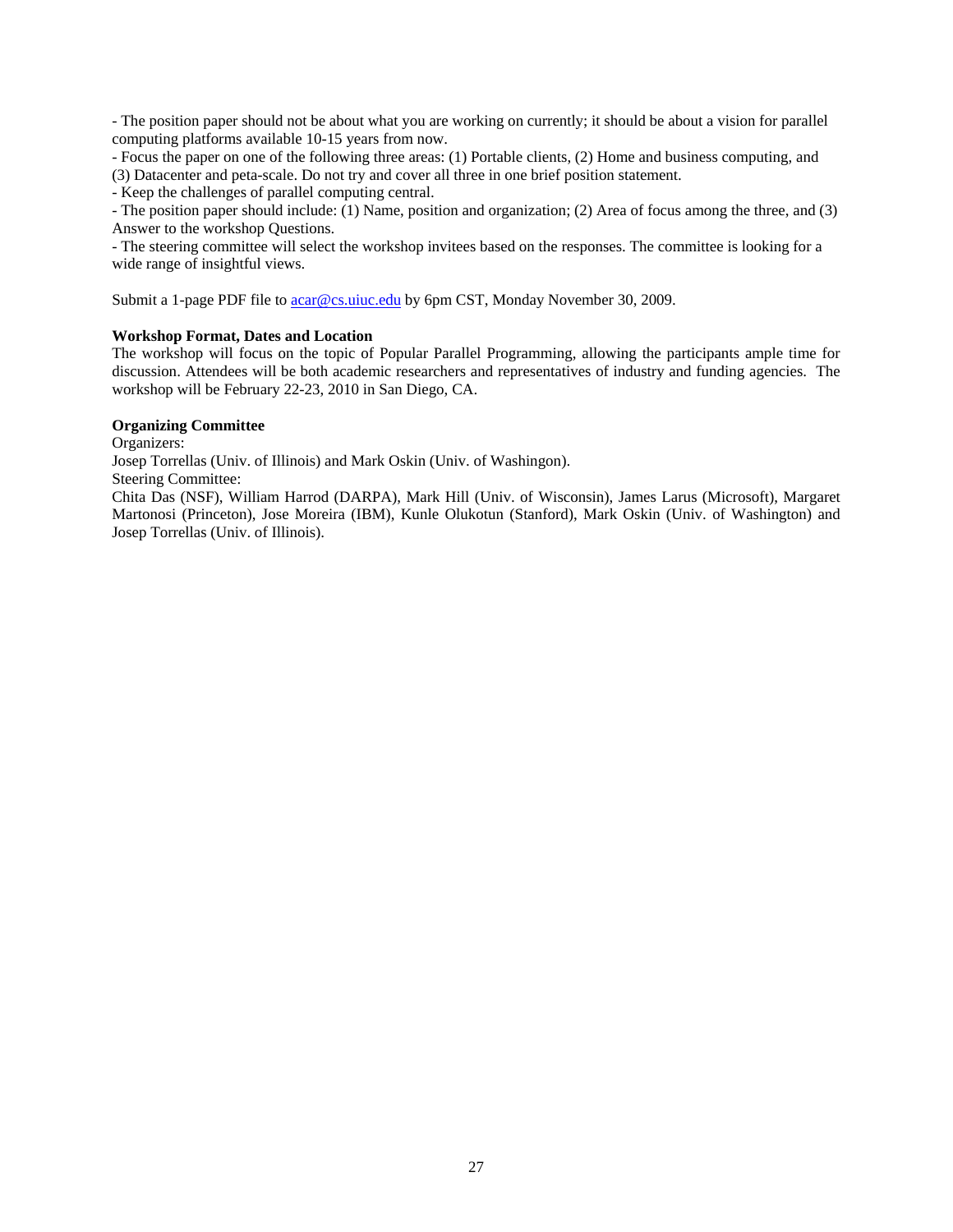#### *11 Appendix B: Workshop Attendees*

Almadena Chtchelkanova, NSF Anand Sivasubramaniam, Pennsylvania State University Bill Feiereisen, CRA Chita Das, Pennsylvania State University and NSF Christos Kozyrakis, Stanford University Dean Tullsen, University of California, San Diego George Almasi, IBM Research James Larus, Microsoft Research Jon Hiller, ST Associates Josep Torrellas, University of Illinois Karin Strauss, Microsoft Research Kevin Skadron, University of Virginia Krishna Kant, NSF Kunle Olukotun, Stanford University Luis Ceze, University of Washington Mark Hill, University of Wisconsin Mark Oskin, University of Washington Onur Mutlu, Carnegie Mellon University Richard Murphy, Sandia National Laboratory Sampath Kannan, NSF Sarita Adve, University of Illinois Satish Narayanasamy, University of Michigan Steven Swanson, University of California, San Diego William Harrod, DARPA Yale Patt, University of Texas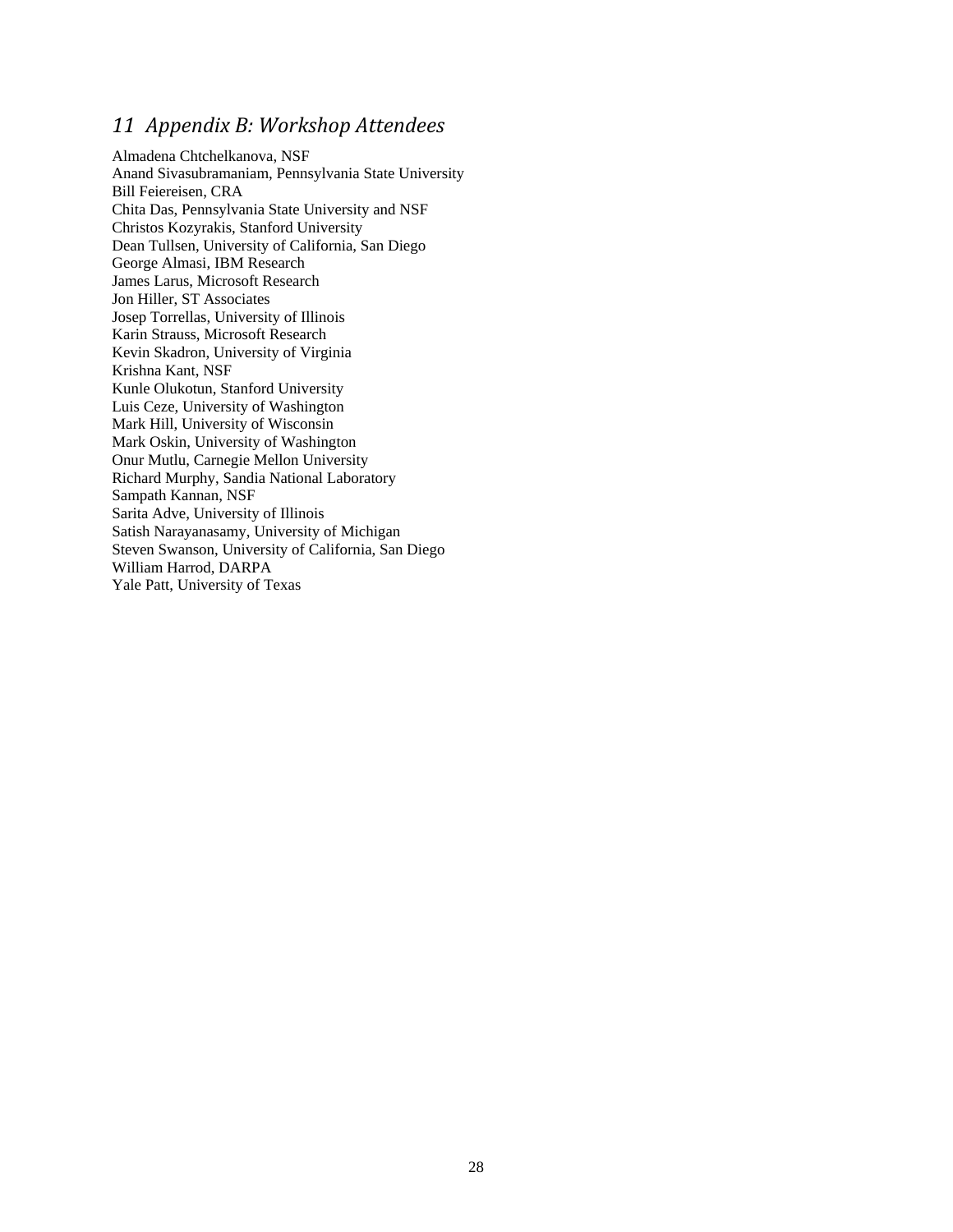#### *12 Appendix C: Workshop Schedule*

#### **Schedule of the ACAR Workshop**

#### **Sunday, February 21st**

#### **6:00pm** : *Dinner*

- Welcome, goals and charter.
- Keynote #1: George Almasi (IBM Research): "What were they thinking? a system programmer's approach to bridging the gap between software and hardware "

#### **Monday, February 22nd**

**8:30am** : *Introduction*

**9:00-9:45am** : Keynote #2: Jim Larus (Microsoft Research): "Should We Fear Concurrency?"

**10:00am-noon** : *Attendees introduce their position papers with presentations (7 min each)*

**12:00-12:30pm** : *Lunch*

#### **12:30-2:30pm** : *Breakout in groups to address the key questions*

- General questions: (2-3 slides)
	- o What are the computer architecture (CA) challenges to be solved by 2020-25 to enable ubiquitous parallel software systems?
		- What do the platforms look like?
		- What do the programming models look like?
		- What are the big questions that must be addressed?
	- o What role do CA academics have in enabling ubiquitous parallel software systems?
		- On what horizon do we research?
		- What methodologies?
		- How do we make our output (ideas, students) relevant?
		- With what resources? If public funding, what is the case-for?
- Questions about the particular area assigned: (4 slides)
	- o What is the detailed research program and roadmap?
	- o What will the deliverables be at the program level?
	- o Is the assigned area one of the 4-6 Recommended Research Thrusts by itself / should we combine / not discuss it?
- Optional: Are there other areas we should be focusing on (1-2 slides)?

#### **3:00-4:30pm** : *Plenary with one presentation per group*

#### **4:30-5:45pm** : *Groups reconvene. Possible group reassignment*

- Rework based on feedback
- Expand and structure the material for the final report

#### **6:15pm** : *Working dinner*